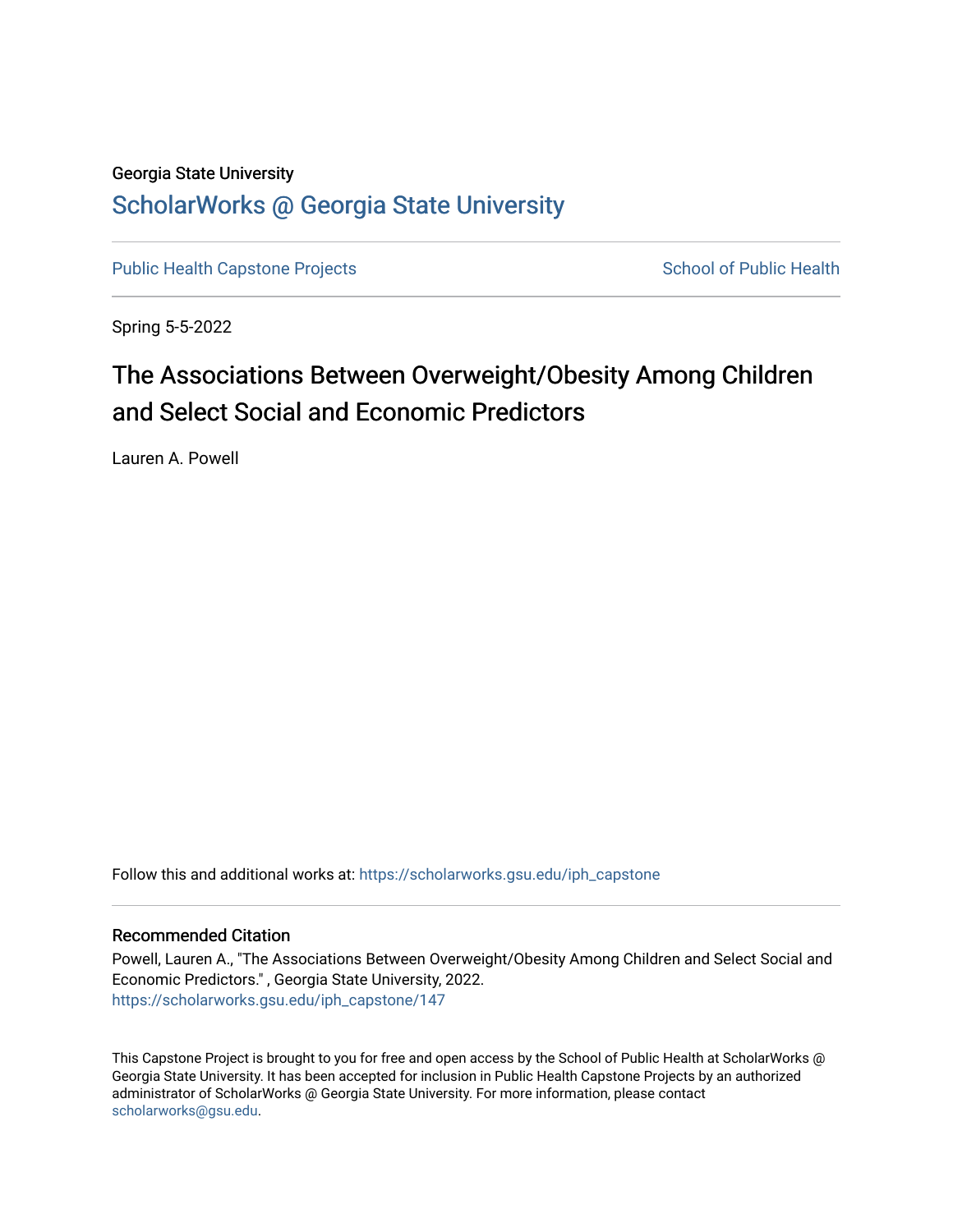## THE ASSOCIATIONS BETWEEN OVERWEIGHT/OBESITY AMONG CHILDREN AND SELECTED SOCIAL AND ECONOMIC PREDICTORS

by Lauren A. Powell B.S., UNIVERSITY OF FLORIDA

A Capstone Submitted to the Graduate Faculty of Georgia State University in Partial Fulfillment of the Requirements for the Degree

## MASTER OF PUBLIC HEALTH

### **Under the Direction of Ruiyan Luo, Ph.D. & Harry J Heiman, MD, MPH**

ATLANTA, GEORGIA, 30303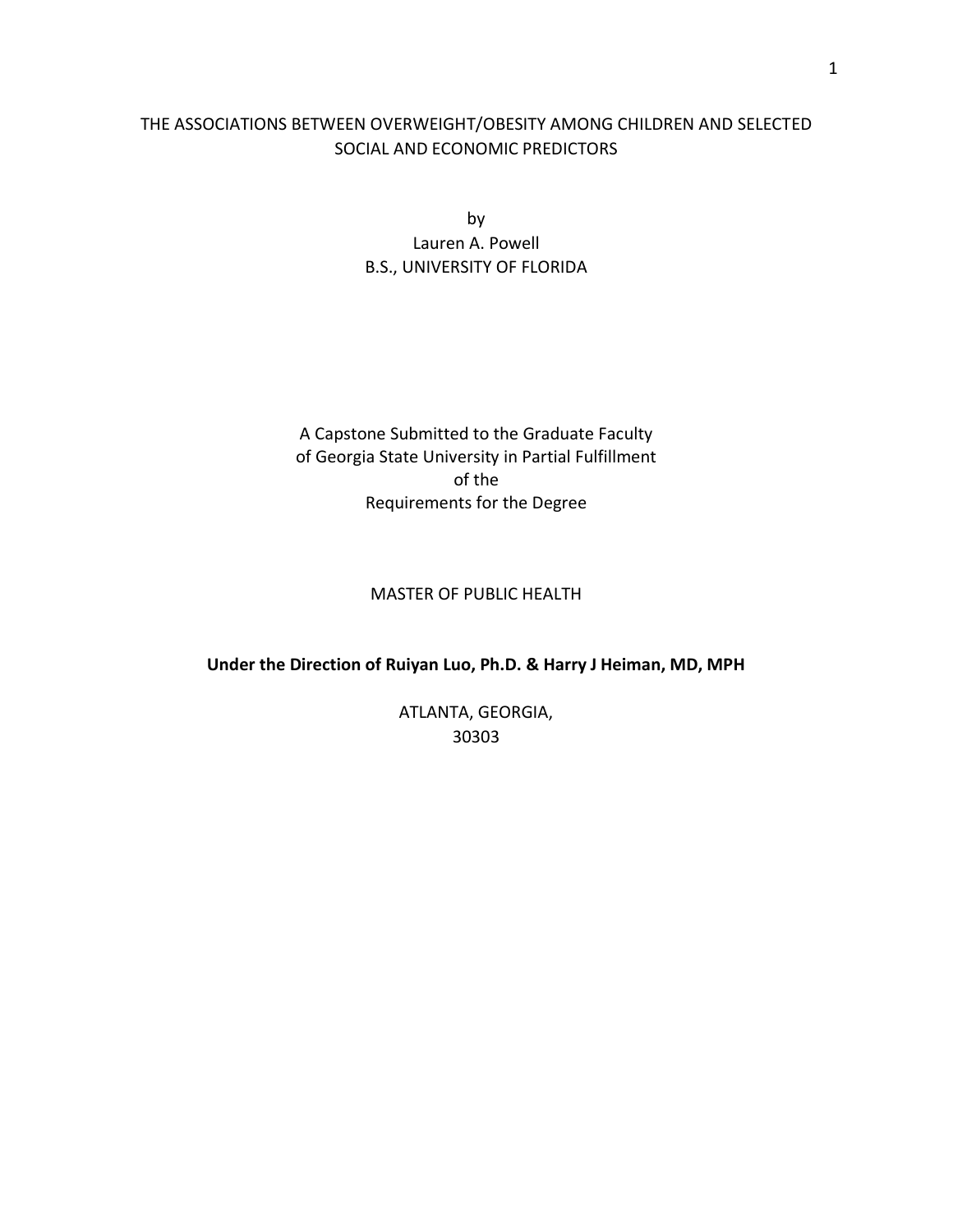## APPROVAL PAGE

## The Associations Between Overweight/Obesity Among Children and Select Social and Economic Predictors

by Lauren A. Powell

Approved by:

Ruiyan Luo, Ph.D. Committee Chair

Harry J Heiman, MD, MPH Committee Member

June 7th, 2022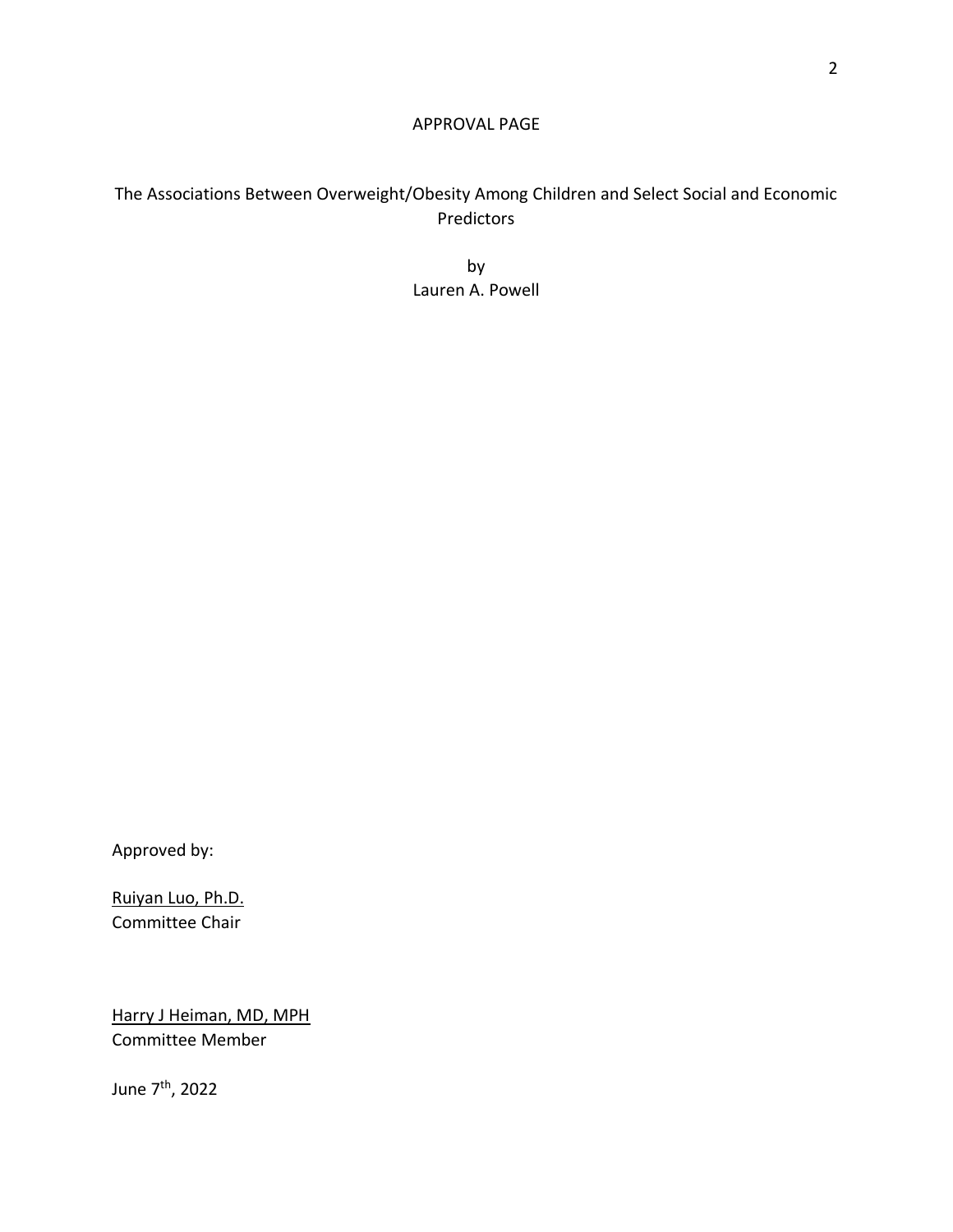## Acknowledgments

I would like to thank my committee chair Dr. Luo and committee member Dr. Heiman who provided me with persistent teaching and mentorship in the completion of this capstone. I would also like to recognize my aunt and uncle Ann-Marie and Chris for their constant love, direction, and advice. Most importantly I want to thank my parents, Michael and Jacqueline for their unwavering love, care, guidance, encouragement and support of my endeavors.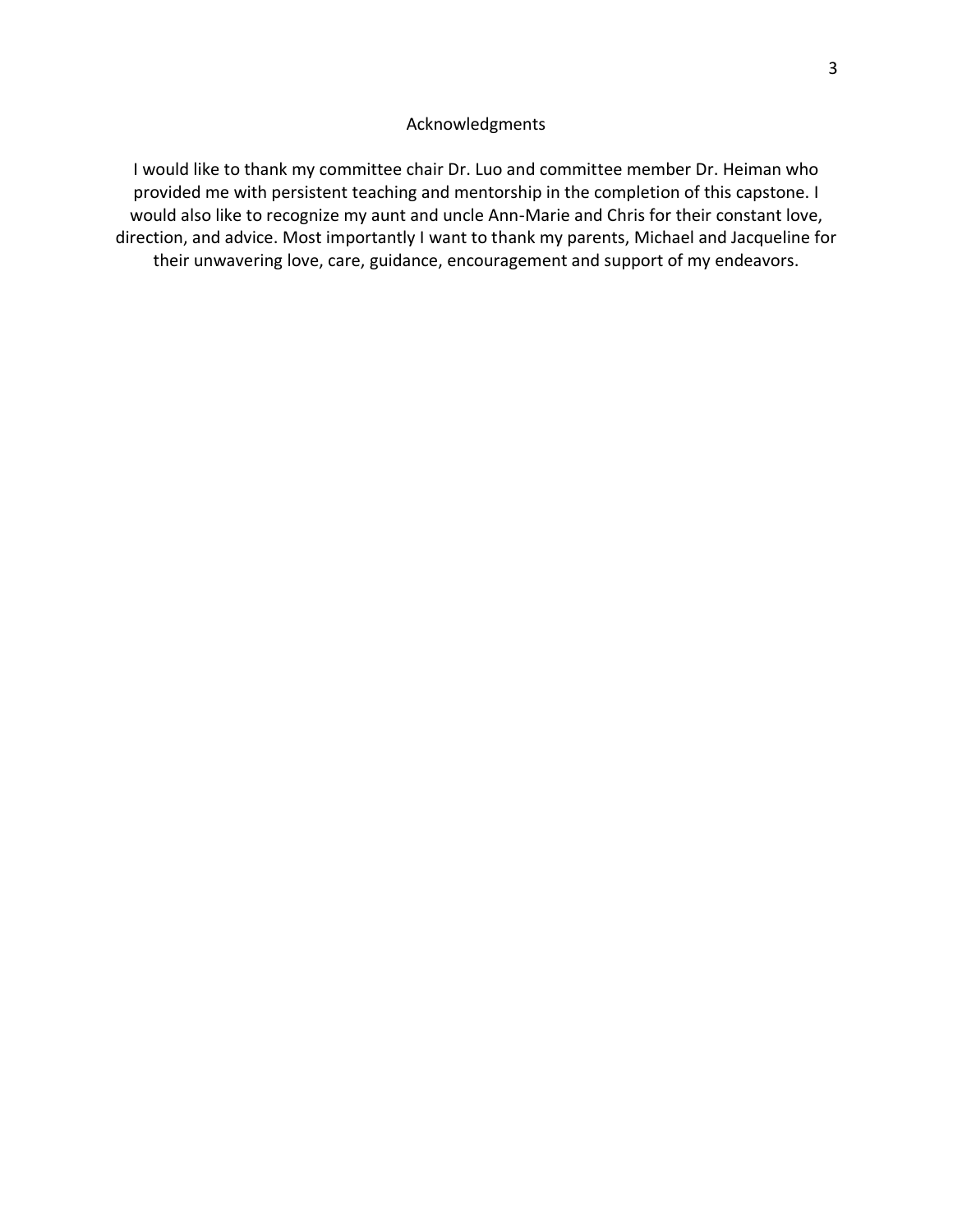#### Author's Statement Page

In presenting this capstone as a partial fulfillment of the requirements for an advanced degree from Georgia State University, I agree that the Library of the University shall make it available for inspection and circulation in accordance with its regulations governing materials of this type. I agree that permission to quote from, to copy from, or to publish this capstone may be granted by the author or, in his/her absence, by the professor under whose direction it was written, or in his/her absence, by the Associate Dean, School of Public Health. Such quoting, copying, or publishing must be solely for scholarly purposes and will not involve potential financial gain. It is understood that any copying from or publication of this capstone which involves potential financial gain will not be allowed without written permission of the author.

Lauren Asha Powell,

Lourent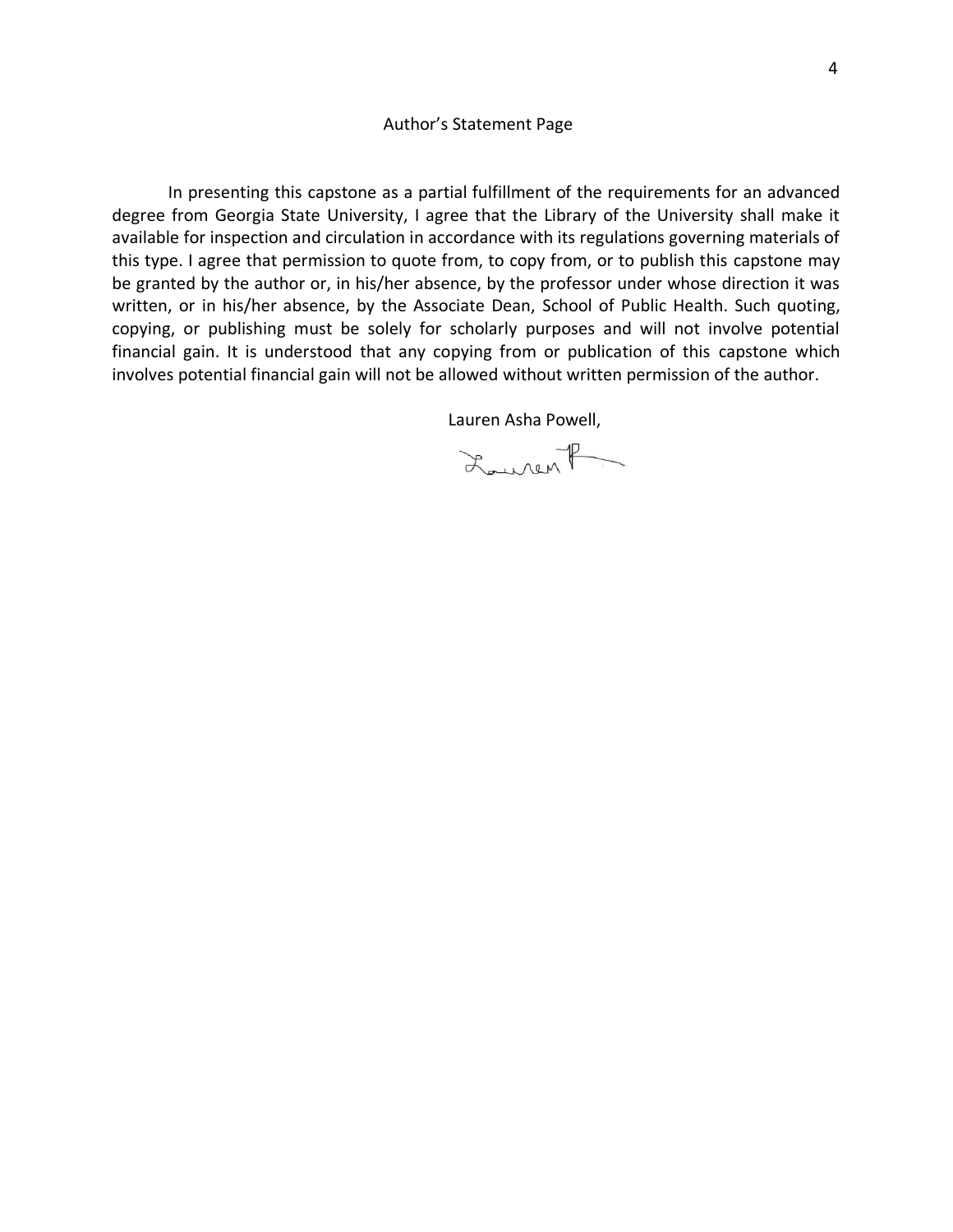| 2.3 Neighborhood-Level Factors and Fast Food Consumption 13 |
|-------------------------------------------------------------|
|                                                             |
|                                                             |
|                                                             |
|                                                             |
|                                                             |
|                                                             |
|                                                             |
|                                                             |
|                                                             |
|                                                             |
|                                                             |
|                                                             |
|                                                             |
|                                                             |
| .30                                                         |

## TABLE OF CONTENTS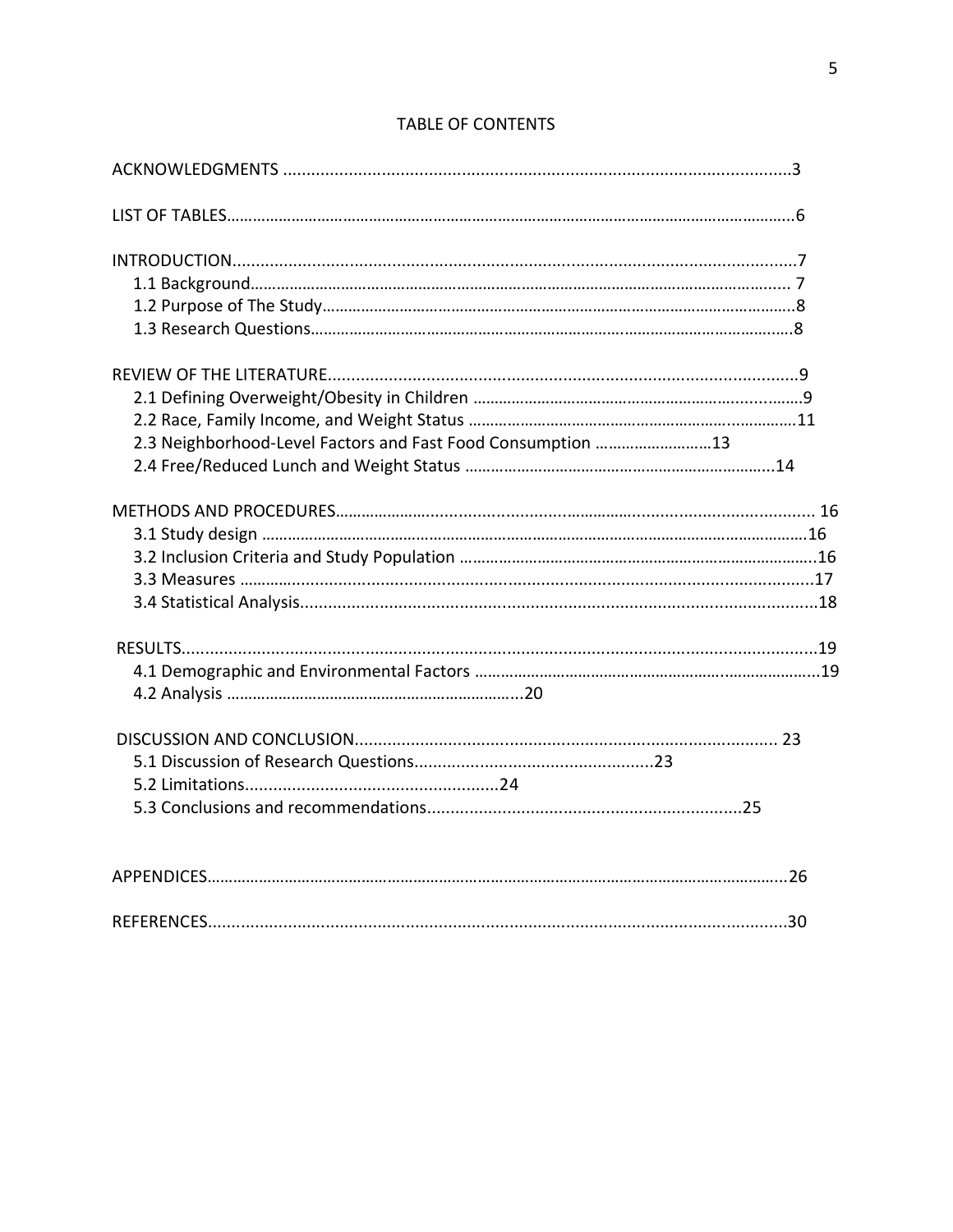## List of Tables

Table 4.1 Summary Characteristics of Study Population

Table 4.2 Bivariate analysis of overweight/obesity regressed on various social and economic

factors

Table 4.3 Multivariate model of overweight/obesity controlling for various social and economic factors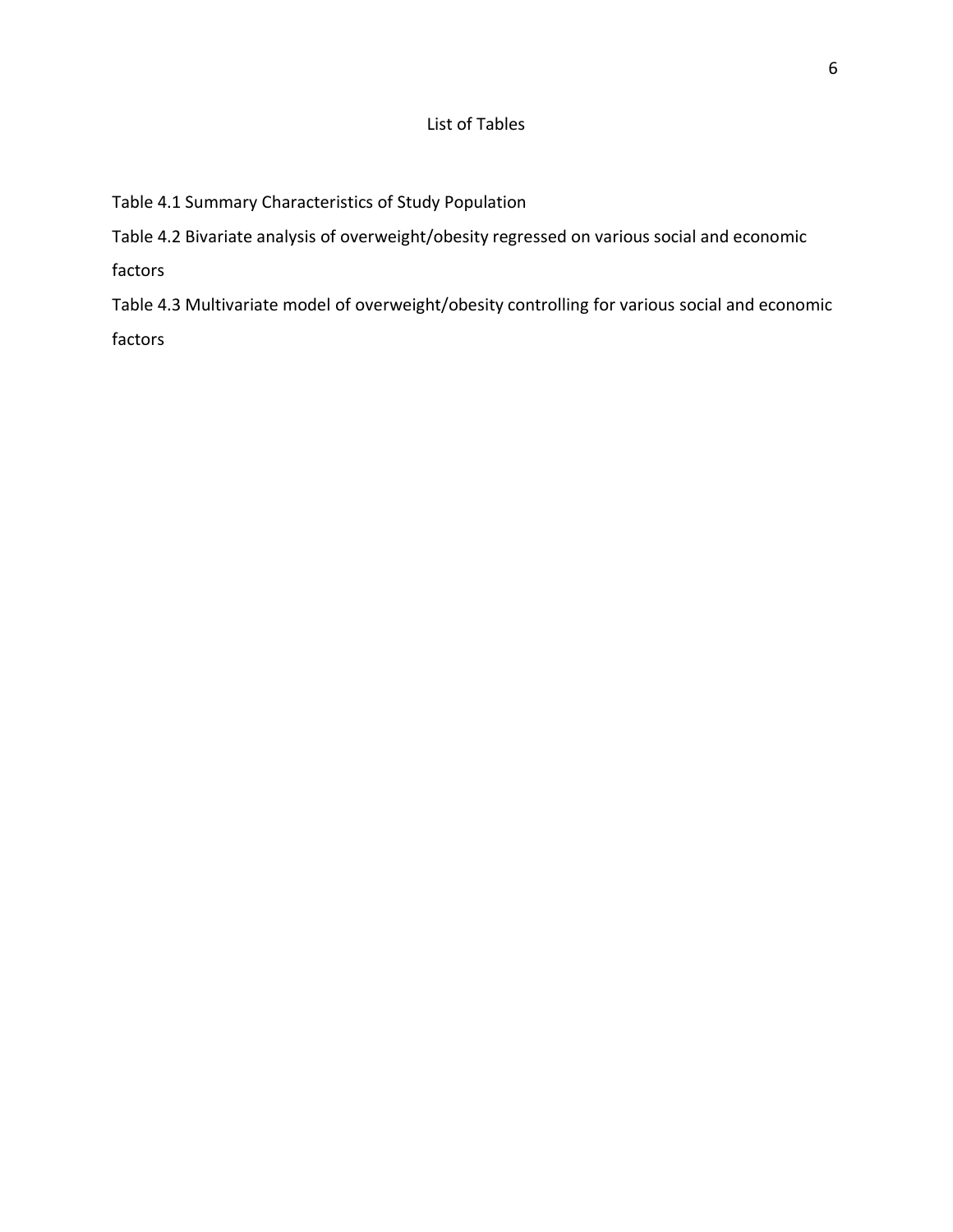#### **CHAPTER I**

#### **INTRODUCTION**

## **1.1. Background**

The prevalence of childhood overweight and obesity in the United States has increased dramatically in recent decades, rising from 5 percent in 1978 to 18.5 percent in 2016 (Robert Wood Johnson Foundation, 2019). With the continuing epidemic of obesity among American children, agencies like the Centers for Disease Control and Prevention (CDC) are interested in interventions and policy approaches to both prevent and address this important public health issue.

Factors like community walkability, fast food exposure, and access to healthy foods are related to the social and economic status as well as the race and ethnicity of a family. Low income families often live in communities where these factors associated with childhood obesity are more concentrated. Processed, high-calorie foods that are high in sugar and unhealthy fats are more common in low-income areas and are often the only options that a poor family can afford (Cooksey-Stowers et al., 2017). Family economic status exists in a complex relationship with a number of other factors associated with childhood obesity, including race (as a reflection of structural racism) and geographic location.

Exploring the association between social and economic variables and childhood obesity will be helpful in informing interventions and policies aimed at reducing both racial and ethnic health disparities and those experienced by low-income populations.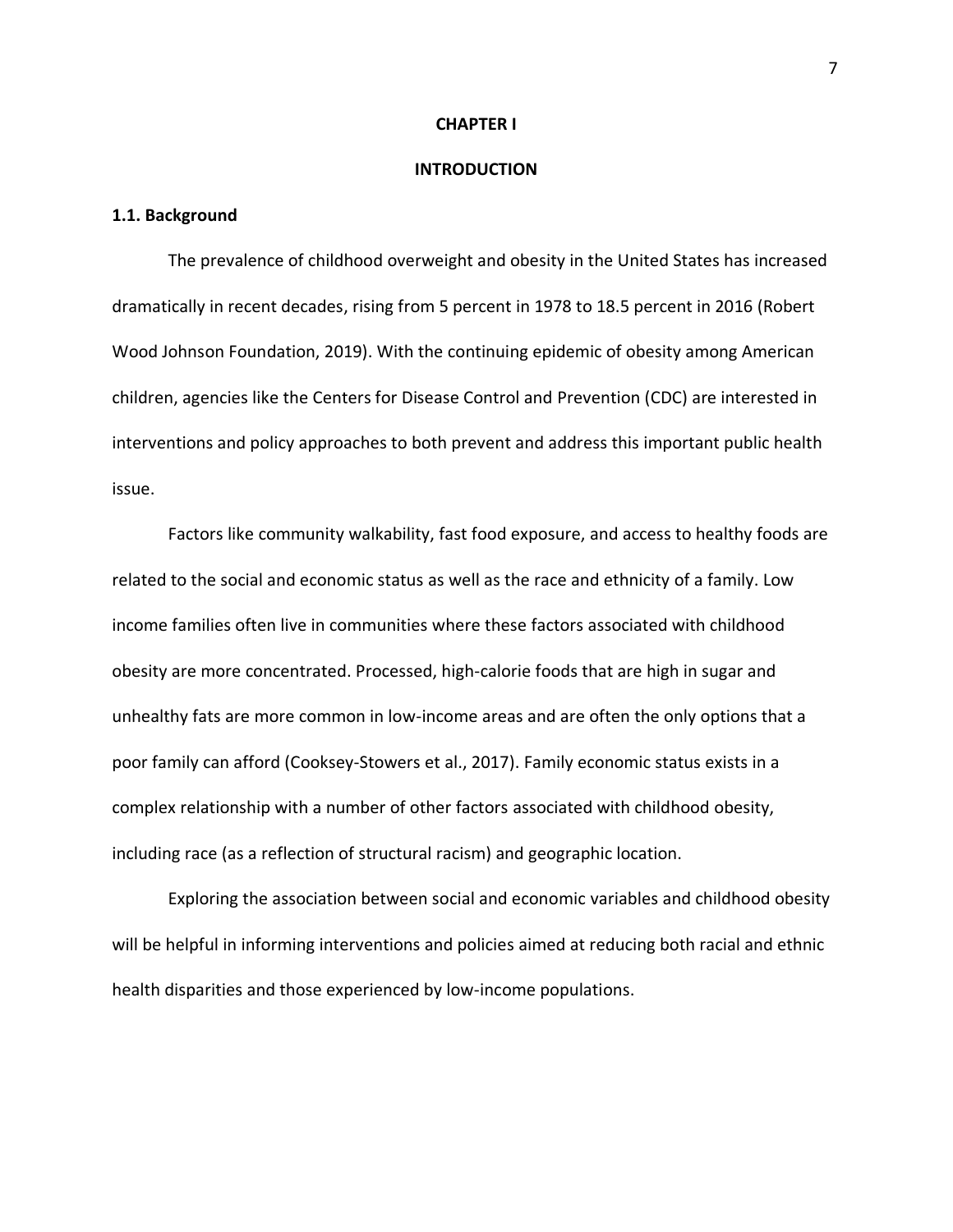## **1.2. Purpose of the study**

The purpose of this study is to explore the association between certain social and economic factors and childhood obesity and overweight. Analyzing this relationship could help to shape more effective and targeted interventions for at-risk children. Thus, this study aims to assess:

- The prevalence of overweight/obesity among children based on social and economic status
- The odds of overweight/obesity among children based on specific predictors of youth overweight/obesity like race, income, fast-food exposure, and enrollment in free/reduced lunch programs

### **1.3. Research Questions**

1. What is the prevalence of childhood overweight/obesity based on certain markers for social and economic status?

2. Do certain social and economic factors increase the odds of a child being

overweight/obese?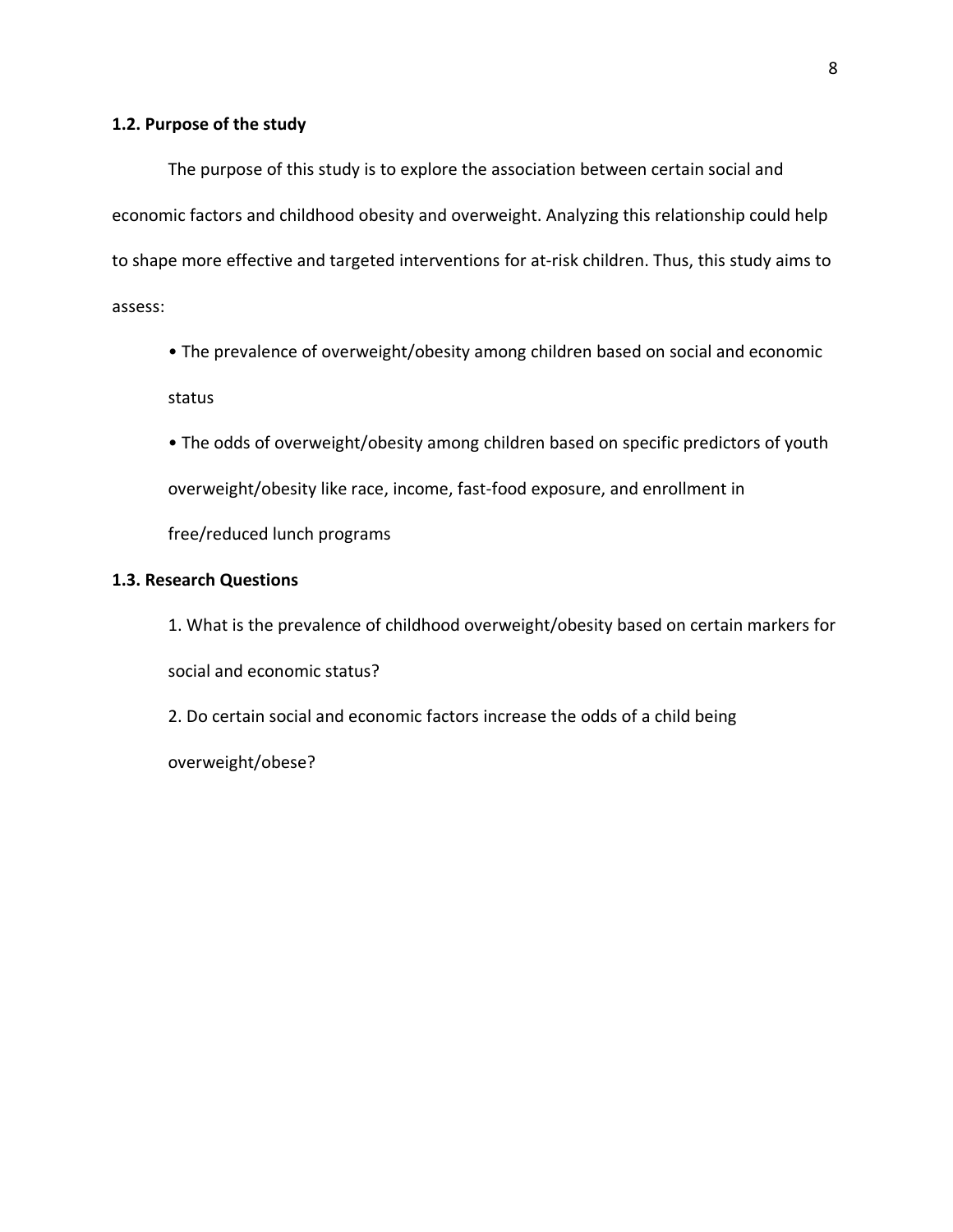#### **CHAPTER II**

#### **REVIEW OF THE LITERATURE**

This research paper will explore the associations between certain social and economic factors and overweight and obesity in children. Factors related to social and economic status like family income/poverty status, race, and enrollment in free/reduced lunch programs have been associated with these adverse outcomes.

#### **2.1. Defining Overweight/Obesity in Children**

Childhood obesity is a serious epidemic in the United States due to its profound effects on not only children and their families, but the future implications for society as a whole. One in three American children are either overweight or obese (Kumar, 2017). While the prevalence of overweight and obesity has remained about the same since 2008, this still equates to a tripling of the rate in the past three decades (Harvard School of Public Health, 2016). Obesity prevalence rates differ by age; rates are 13.4% among 2- to 5-year-olds, 20.3% among 6- to 11 year-olds, and 21.2% among 12- to 19-year-olds (Centers for Disease Control and Prevention, 2021). There are also significant differences in the prevalence of obesity among children of different racial and ethnic groups; prevalence is 25.6% among Hispanic children, 24.2% among non-Hispanic Black children, 16.1% among non-Hispanic White children, and 8.7% among non-Hispanic Asian children. Prevalence in low-income (18.9%) and middle-income (19.9%) groups were nearly double the rates of the highest income group (10.9%) (Centers for Disease Control and Prevention, 2021).

Overweight and obese children often continue to struggle with weight as they mature into adulthood, and are at increased risk for developing other comorbid diseases (Sahoo et al.,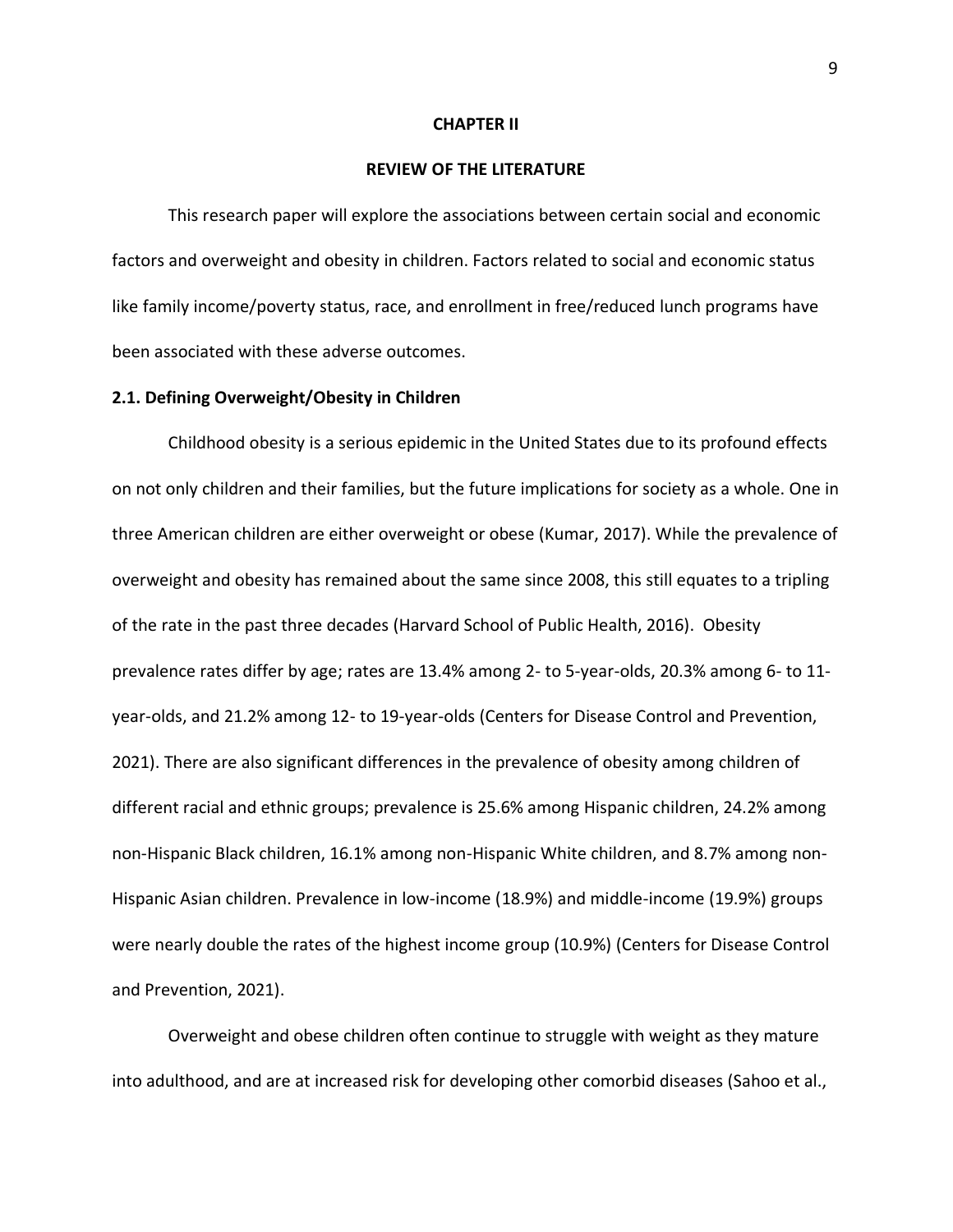2015). These diseases that are increasingly common in children, like type 2 diabetes, sleep apnea, and high blood pressure, used to affect adults almost exclusively and are associated with increasing prevalence of obesity. What's worse, interventions rooted in diet improvement and exercise have had only limited effects on weight loss in children (Kumar, 2017). Bariatric surgery has been effective for children with most severe obesity but is backed by little longterm efficacy data. These outcomes both worsen the quality of life for affected children, and burden the taxpayer due to increased healthcare costs. Childhood obesity in the U.S. costs an estimated \$14.3 billion per year (Hammon, 2010). Current rates of obesity all predict increased future costs, with estimated future costs of \$45 billion as these children age into adults (Hammon, 2010).

In addition, there are marked psychosocial consequences associated with childhood obesity and overweight. A 2016 systematic review by Rankin et al. assessed 53 papers related to markers of psychological distress and disease. They found that children who were overweight or obese were significantly more likely to experience ADHD, anxiety, depression, lower self-esteem, and eating disorders (Rankin, et al., 2016). They also found that maladaptive behaviors and problems with peers increased with increasing weight, especially at young ages (4-5 years old). This is likely driven by increased bullying and stigma experienced by overweight and obese children. These outcomes related to performance and interpersonal relationships are especially troubling because of how important school performance and social involvement are for future success in school (Liu, et al., 2017).

**Obesity is defined differently in children than in adults.**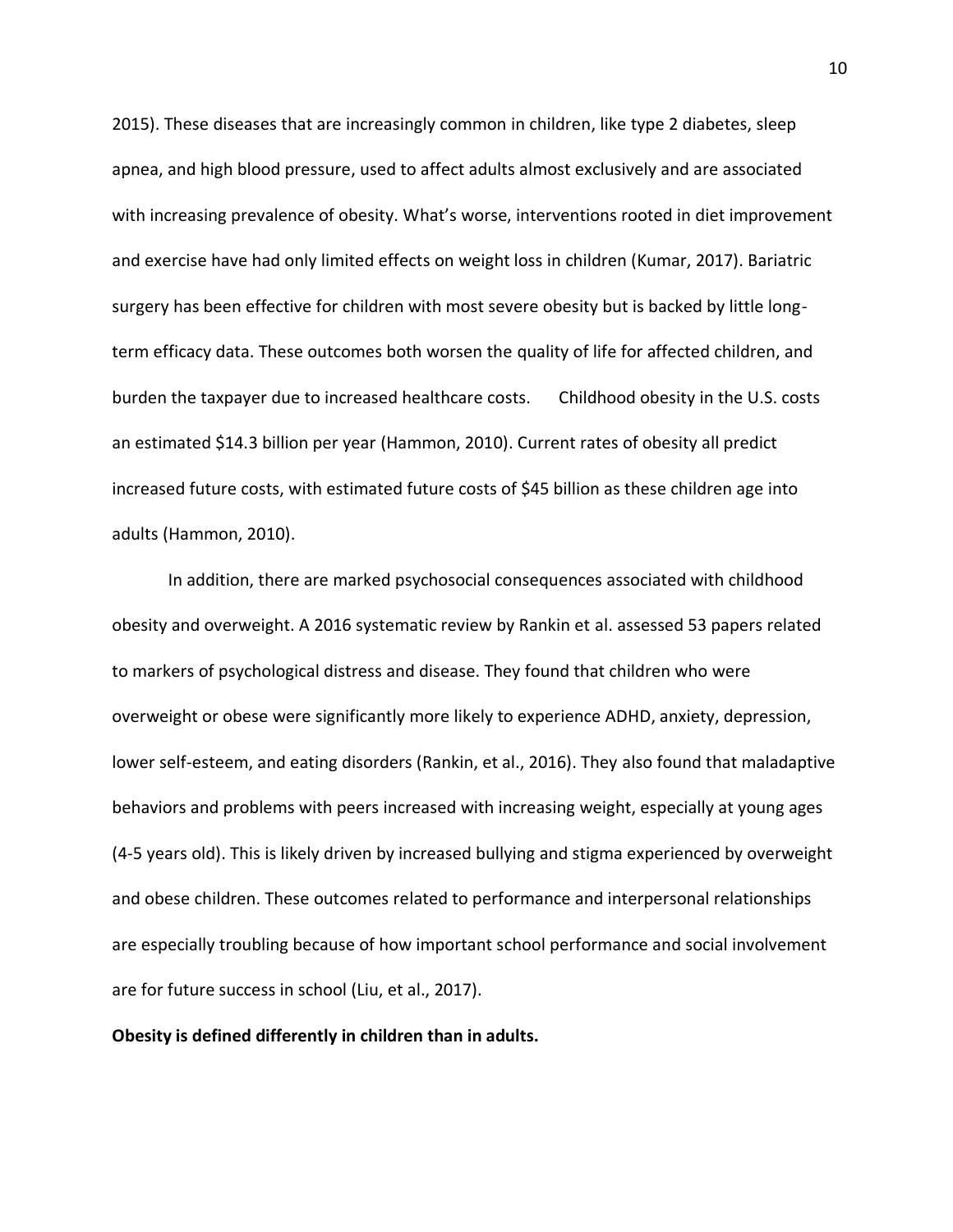BMI Category – Children/Adolescents (BMDBMIC)--- was created for children and adolescents aged 2 to 19 years at examination. Cutoff criteria are based on the Centers for Disease Control and Prevention's (CDC) growth chart, "BMI-for-age charts, 2 to 20 years, by sex and age (NCHS, 2021)." Age in months at examination was used to match age in months from BMI growth chart data, separately for males and females. There are four categories: Underweight (BMI < 5th percentile), Normal weight (BMI 5th to < 85th percentiles), Overweight (BMI 85th to < 95th percentiles), Obese (BMI ≥ 95th percentile) (NCHS, 2021).

#### **2.2. Race, Family Income, and Weight Status**

Low household income is a significant risk factor for adverse weight outcomes (Min et al., 2018). When formulating interventions, focusing on economic status also targets other health disparities because of its association with other health outcomes. Family economic status exists in a complex context that is affected by race, and geographic location. Analyzing the effect of income on childhood obesity would help to craft interventions that also serve lowincome racial minorities and residents of rural and urban locations.

The association between income and weight outcomes has been clearly defined. Children from poorer families are consistently at higher risk of being overweight or obese. A large 2019 meta-analysis of national survey data found that high- and middle-income children had 32% and 22% less risk of being obese compared to the lowest income children, and this difference was significant (Weaver et al., 2019).

A study by Eagle et al. (2012) assessed BMI data for over 100,000 children in Massachusetts. They found that as income decreased, behaviors related overweight/obesity increased. Neighborhood environments associated with lower income communities lead to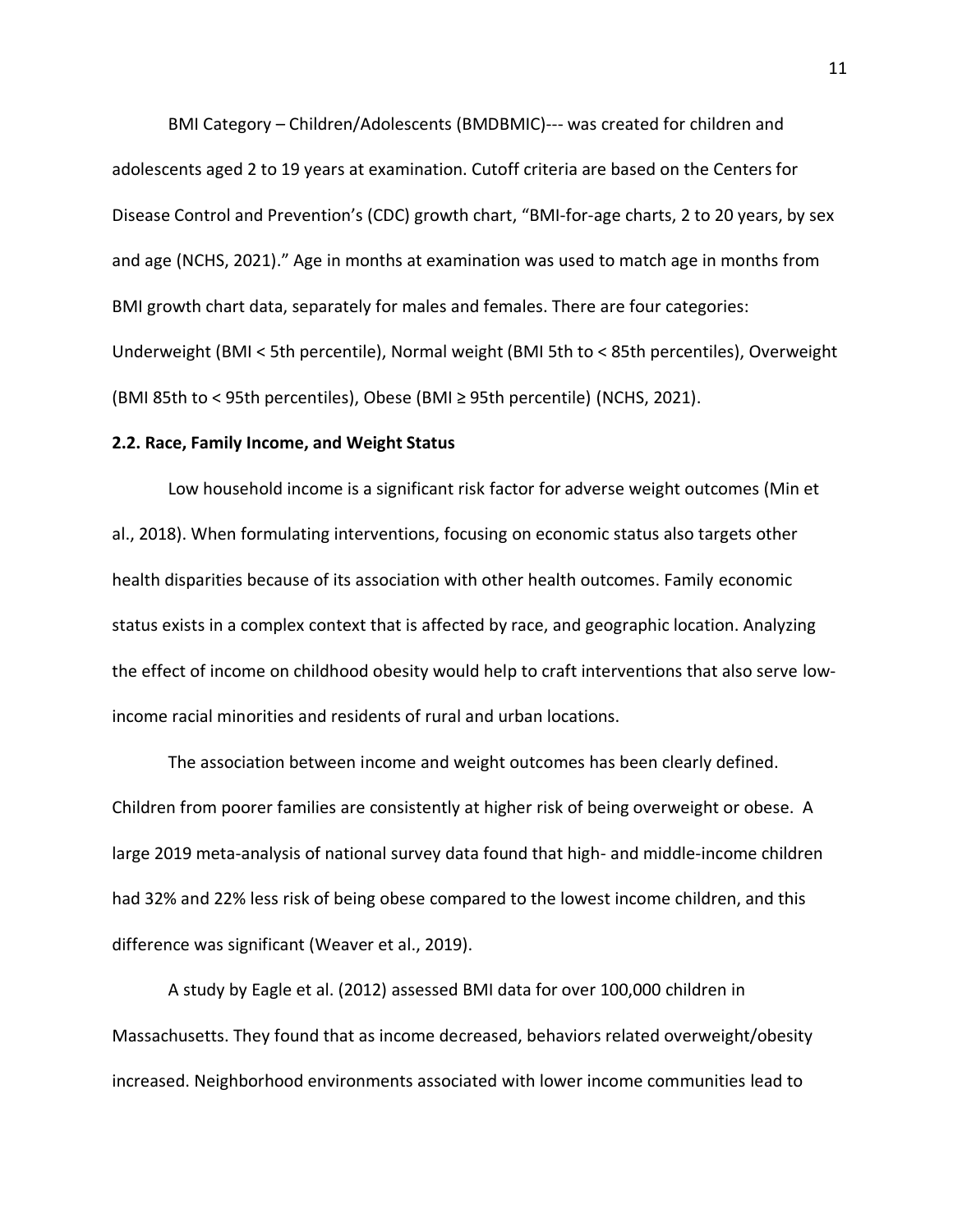differences in eating behaviors (consumption of fast food and sugary beverages), physical activity, screen time, and health literacy. Particularly troubling is that while the rate of childhood obesity has increased sharply for all American children in the past decades, the increase is two to three times greater for those in low income households, and racial/ethnic minorities are disproportionately represented in the nation's lowest income groups (Ogden et al., 2010).

According to data from the United States Census Bureau, Black and Hispanic households have disproportionately lower incomes compared to white households (United States Census Bureau, 2019). Rogers et al. conducted a study in 2015 assessing the relationship between overweight/obesity, race, and economic status. They included the interaction between income and race, noting that other studies had not done so. In a multivariate model including income, race, and an interaction variable between the two, they found that income had a strong predictive relationship with adverse weight outcomes in children (p<.0001). While overweight/obesity was higher among African American and Hispanic students, race and race\*income were not significant in the model (Rogers et al., 2015). This finding indicates that income has a larger effect than race, but does not explore why racial and ethnic minority communities are over-represented among low-income populations.

The relationship between race and income is due to overarching societal factors. For example, individuals who do not graduate college also make lower incomes on average than graduates, and have worse disease prevalence rates (Williams et. al., 2019). Black and Hispanic individuals are also less likely to graduate college – but this is not due to any factors inherent to

12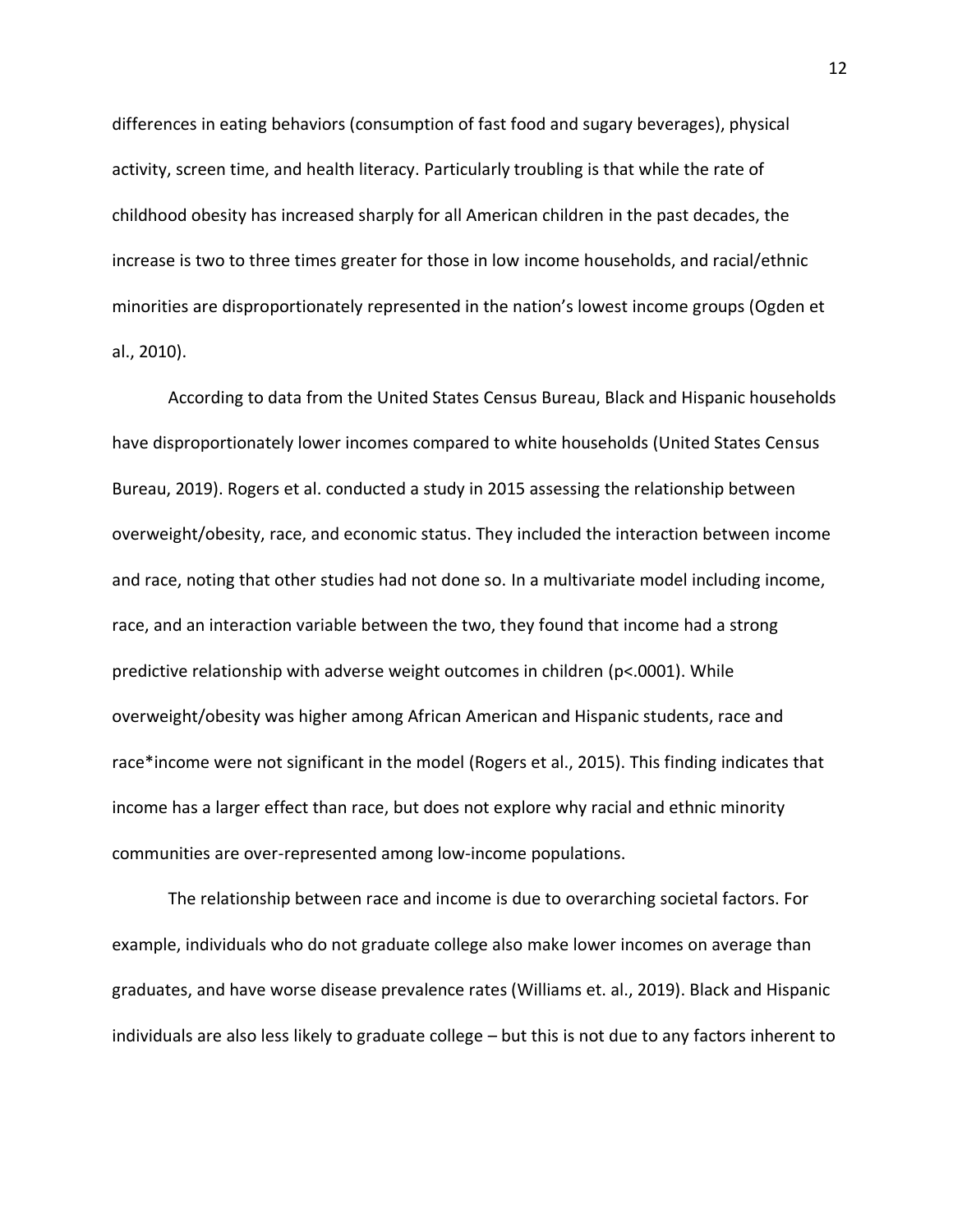race; the socioeconomic context in which they live due to structural racism places them at increased risk.

Min et al. (2018) conducted a large longitudinal study using nationally representative data over an 8-year period. They examined overweight/obesity risk, differences in related health behaviors, and BMI trajectory. They included race and ethnicity, family dynamics and structure, mother's employment status, and an interaction factor between race and SES. They found that children in low SES households were more likely to be racial and ethnic minorities, be in single-parent homes, have parents with low levels of educational attainment, and have unemployed mothers (Min et al., 2018). This study was robust, including income factors and family dynamics in their research methodology. These studies were extremely effective in including race in their analysis. The prevalence of adverse health outcomes, including overweight and obesity, were consistently higher with lower family SES and increased steadily over time.

#### **2.3 Neighborhood-Level Factors and Fast Food Consumption**

Low-income families are more likely to live in environments featuring increased crime, compromised food quality, and poor infrastructure, neighborhood-level factors which have been associated with a higher odds of obesity (Lee et al., 2019). These neighborhoods are less walkable, reducing opportunities for physical activity and energy expenditure, contributing to increased risk for weight gain. These neighborhoods are also more likely to have a larger proportion of Black and Hispanic residents, which adds to racial and ethnic health disparities.

Neighborhood contexts can also translate into biologic stress, which can also contribute to a child's weight status (Theall et al., 2019). In a 2019 cross-sectional study, Theall et al.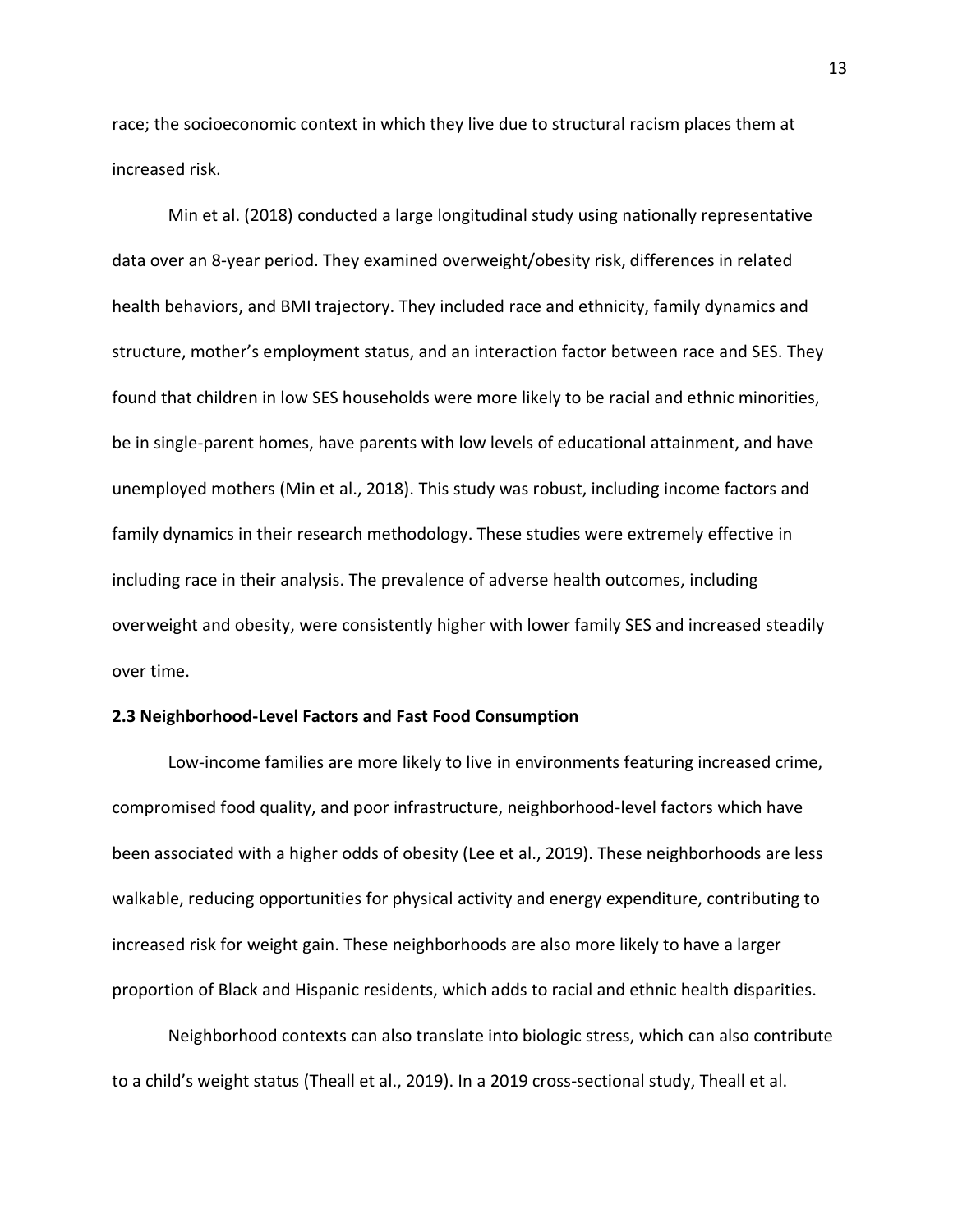looked at local crime and its relationship to stress as well as obesity in New Orleans neighborhoods. Children were matched based on their neighborhood violence levels as well as exposure to Hurricane Katrina, which brought in a unique perspective into disaster recovery and long-term health implications. Researchers found that for each crime in a child's neighborhood, BMI and cellular aging (a stress marker) increased (Theall et al., 2019).

More directly, low-income neighborhoods are likely to have barriers to access to healthy foods, and overexposure to unhealthy options. A 2017 meta-analysis that included 87 studies across 16 countries found that there is a positive relationship between fast food restaurant (FFR) exposure and consumption in children (Jia et al., 2019). The relationship between FFR and other weight-related behaviors and outcomes, however, is mixed. This analysis found that associations between FFR exposure and overweight/obesity, and behavioral indicators like dietary quality and eating frequency were unclear or insignificant. It may be difficult to flesh out a direct relationship between fast food and weight due to overlapping environmental and economic factors. For example, fast food restaurants are a defining feature of food swamps and are associated with food deserts (marked by poor access to fresh, healthy foods). A 2017 study by Cooksey-Stowers et al. found that food swamps, reflecting higher FFR exposure, were more predictive of obesity than food deserts (Cooksey-Stowers et al., 2017).

### **2.4 Free/Reduced Lunch and Weight Status**

The free and reduced lunch program was introduced to improve childhood nutrition outcomes. Families are qualified based on yearly federal poverty guidelines (USDA, n.d.). School meal nutrition standards continue to improve, and are regularly evaluated (Food Research & Action Center, 2017). There has been much criticism of the state of school lunches in the United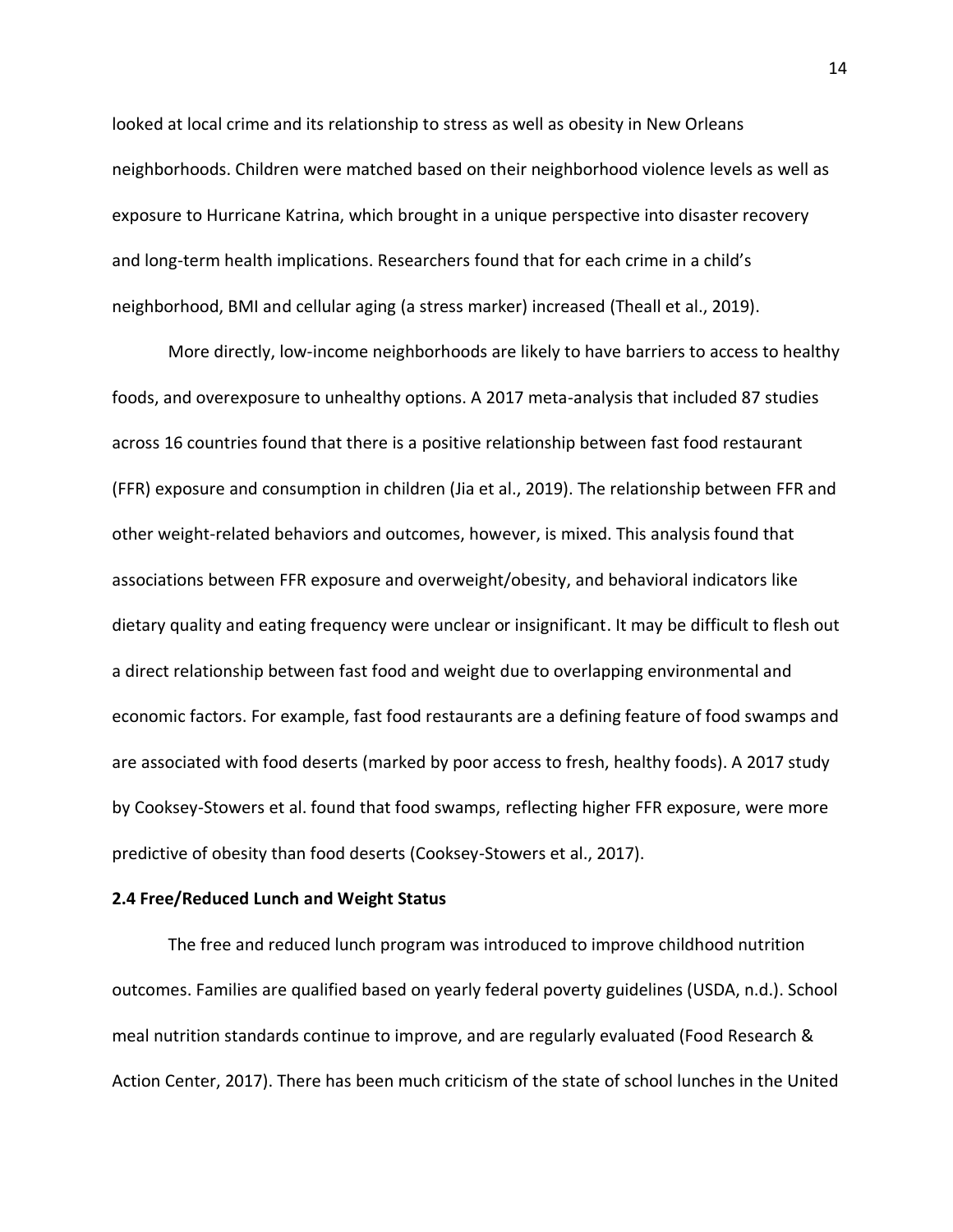States in general, especially concerning the most vulnerable children who do not have other options (Schanzenbach, 2009). This 2009 study by Schanzenbach used data from the Early Childhood Longitudinal Study – Kindergarten Cohort (ECLS-K), which followed children from kindergarten to eighth grade. It collected data about their obesity, overweight and underweight status and their school lunch participation status. They found that children who ate school lunches were more likely to become overweight/obese. They also found a more pronounced effect when these children were income-eligible for reduced-price lunches. That said, family income is clearly associated with reduced price lunch eligibility, which could play a role in risk.

On the other hand, according to the Food Research & Action Center (2017), free lunches actually reduce obesity and poor health outcomes. Obesity is reduced by an estimated 17% in children receiving the benefit. Further, a 2020 study by Kenney et al. tested whether improvements in school lunch with the 2010 Healthy, Hunger-Free Kids Act had an impact on childhood obesity. While they found no significant association, they found that obesity risk declined for children in poverty and would have been 47% higher without these improved school lunches (Kenney et al., 2020). These conflicting findings indicate a lack of consensus in the literature surrounding the impact of school lunches, likely because of how closely tied this program and income are.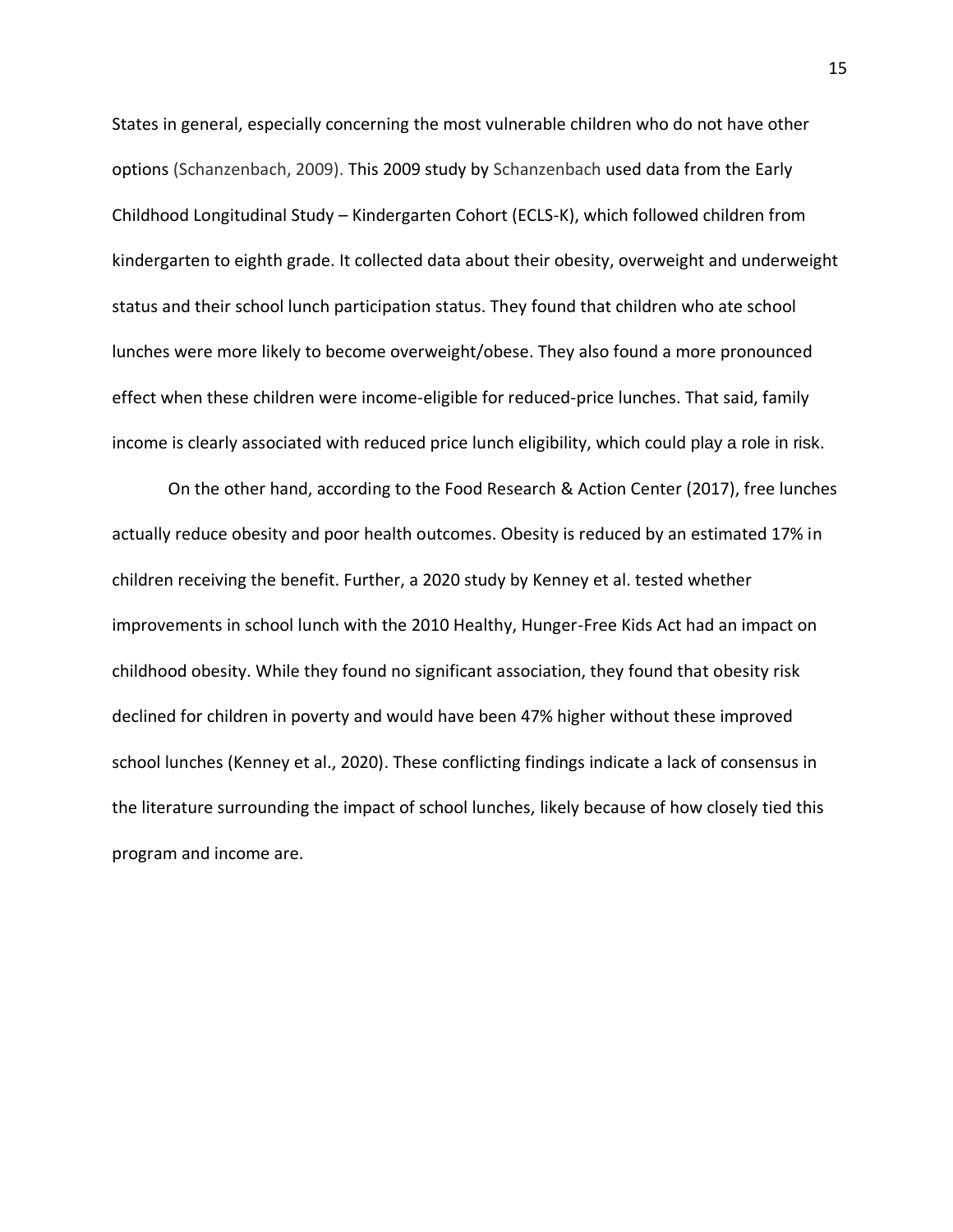#### **CHAPTER III**

#### **METHODS AND PROCEDURES**

## **3.1. Study design**

Data for this research was obtained from the National Health and Nutrition Examination Survey (NHANES), a publicly available dataset. NHANES is a large survey, gathering data through interviews and physical examinations from a country-wide representative sample of 5000 people. Study questionnaires are done in individual homes and further exams are conducted in mobile examination trucks. The data are collected in a two-year cycle, and structured into five sections: demographics, dietary, examination, laboratory, and questionnaire files. Each of these sections includes several individual components, some of which will be used in this analysis. This analysis will evaluate the associations between certain social (race, gender, age) and economic (income, lunch program enrollment, fast food exposure) factors and childhood obesity using the 2017-2020 NHANES datasets (Centers for Disease Control and Prevention, 2022). Further information about the sampling plan and study protocol are available at the National Center for Health Statistics (NCHS) website (NCHS, 2021).

The Statistical Analysis System (SAS) software version 9.4 was used to analyze data.

#### **3.2. Inclusion Criteria and Study Population**

As stated previously, the study was restricted to child participants of the 2017-2020 NHANES. Only those aged 4-19 years old with values for the following variables: age, race/ethnicity, BMI category, lunch price, fast food consumption, and family income were eligible for this study.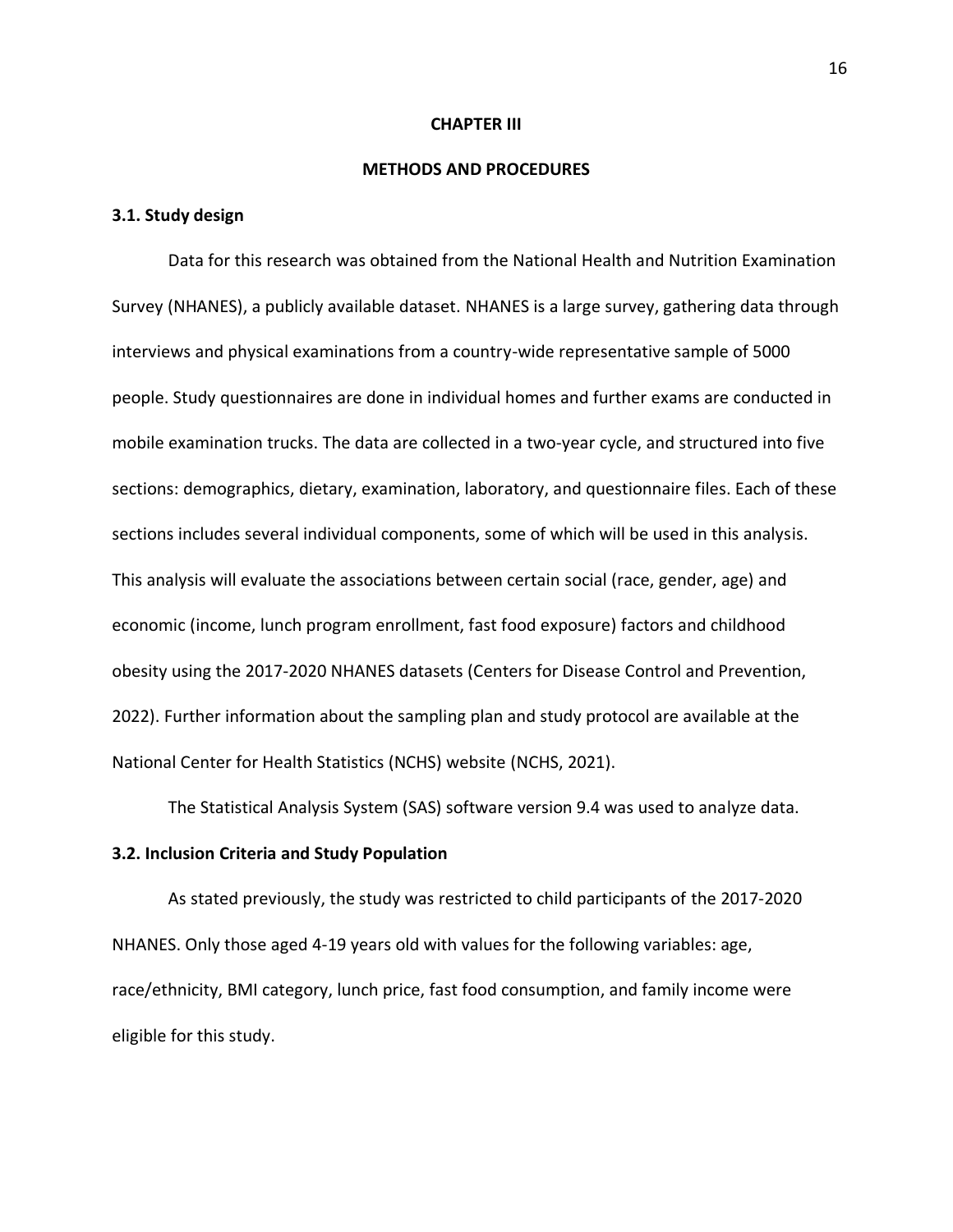Exclusion criteria included those who fell out of the specified age range of 4-19 or had missing values for any of the variables. From 2017-2020 NHANES data, 2,006 individuals met all the criteria and were included in the analysis.

### **3.3. Measures**

The primary outcome for this capstone is the combined measure of overweight and obesity status in children. For overweight and obesity, the CDC BMI categories for children will be used: Underweight (BMI < 5th percentile), Normal weight (BMI 5th to < 85th percentiles), Overweight (BMI 85th to < 95th percentiles), Obese (BMI ≥ 95th percentile). For simplicity, I used 'obese/overweight' (BMI  $\geq 85$ <sup>th</sup> percentile) and 'not obese/overweight' (BMI <  $85$ <sup>th</sup> percentile) to create two categories in the analysis for weight status.

For annual family income, I used the NHANES family monthly poverty level index (INDFMMPI). The index is grouped into three categories (i.e., INDFMMPI  $\leq 1.30$ , 1.30 < INDFMMPI  $\leq$  1.85, INDFMMPI > 1.85). These categories represent commonly used percentages of the federal poverty level (FPL) (i.e., 130 percent FPL and 185 percent FPL), used by federal programs in determining eligibility. I coded these three levels as low-, middle-, and high-income categories.

Race and ethnicity were defined based on NHANES grouping: Mexican American, Other Hispanic, non-Hispanic white, non-Hispanic Black, and an 'other' race category, including multirace. Sex groupings were male and female. For free/reduced lunch status, I used the NHANES groupings: Free price, Reduced price, Full price, Refused, Do not know. I only used reduced and full price in the analysis. For age, I used the following ranges: 4-9, 10-14, and 15-19 years. Fast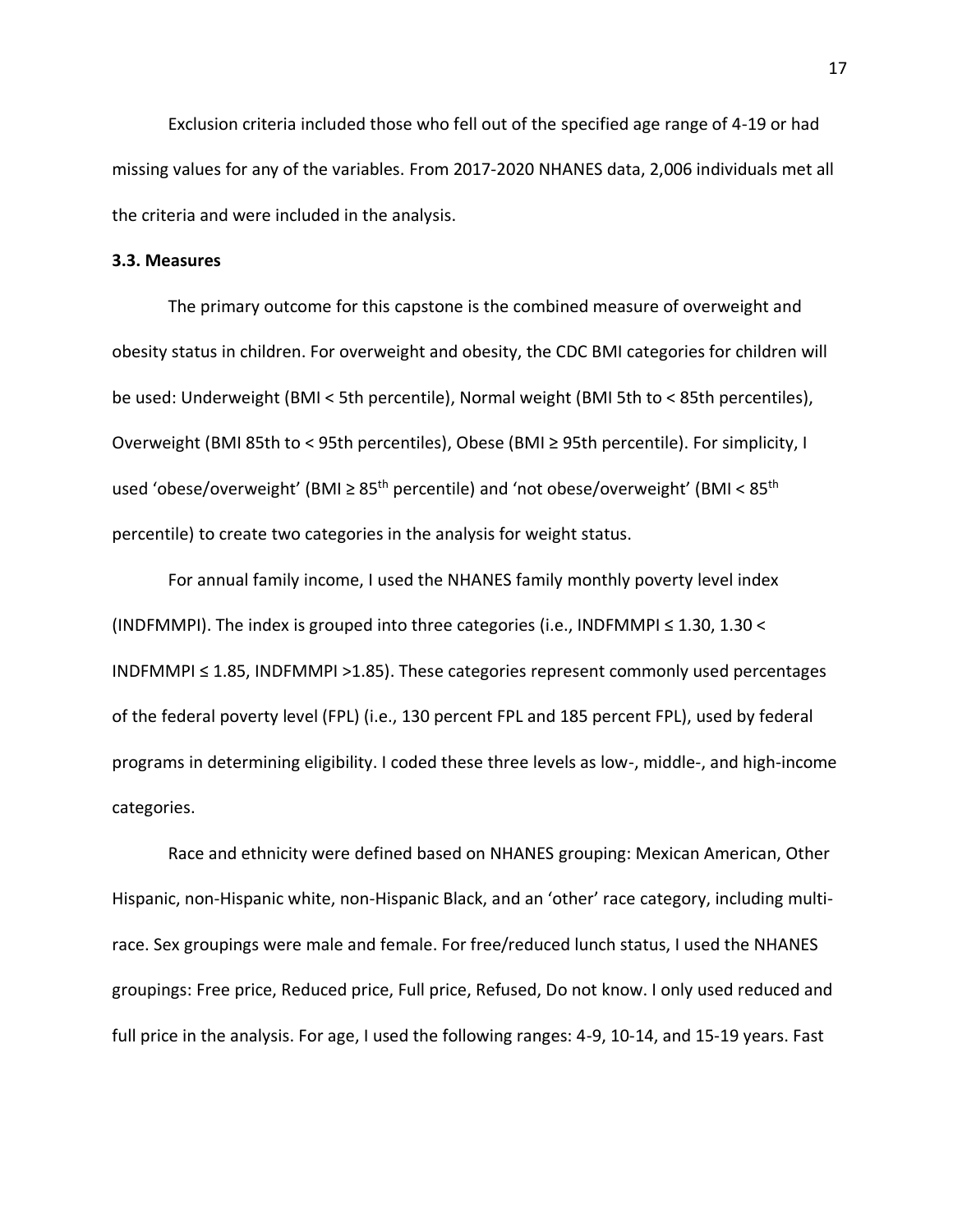food consumption ranged from 0-21 meals consumed in the past 7 days. I grouped this variable into no meals, 1-2 meals, and 3+ meals.

### **3.5. Statistical Analysis**

Datasets were pulled from the publicly available NHANES data into SAS Studio, and merged by Respondent sequence number, creating one dataset that included all youth meeting all the inclusion criteria.

I compared sociodemographic characteristics for the descriptive statistics by obese/overweight status. Bivariate and multivariate logistic regression were conducted to determine the association between youth weight status and several risk factors. Multivariate logistic regression model includes race, family income to poverty ratio, gender, age, lunch price, fast-food consumption, the interaction between race and lunch price, and the interaction between race and fast-food consumption. Results are presented using both tables and figures. I considered p-values less than .05 as statistically significant.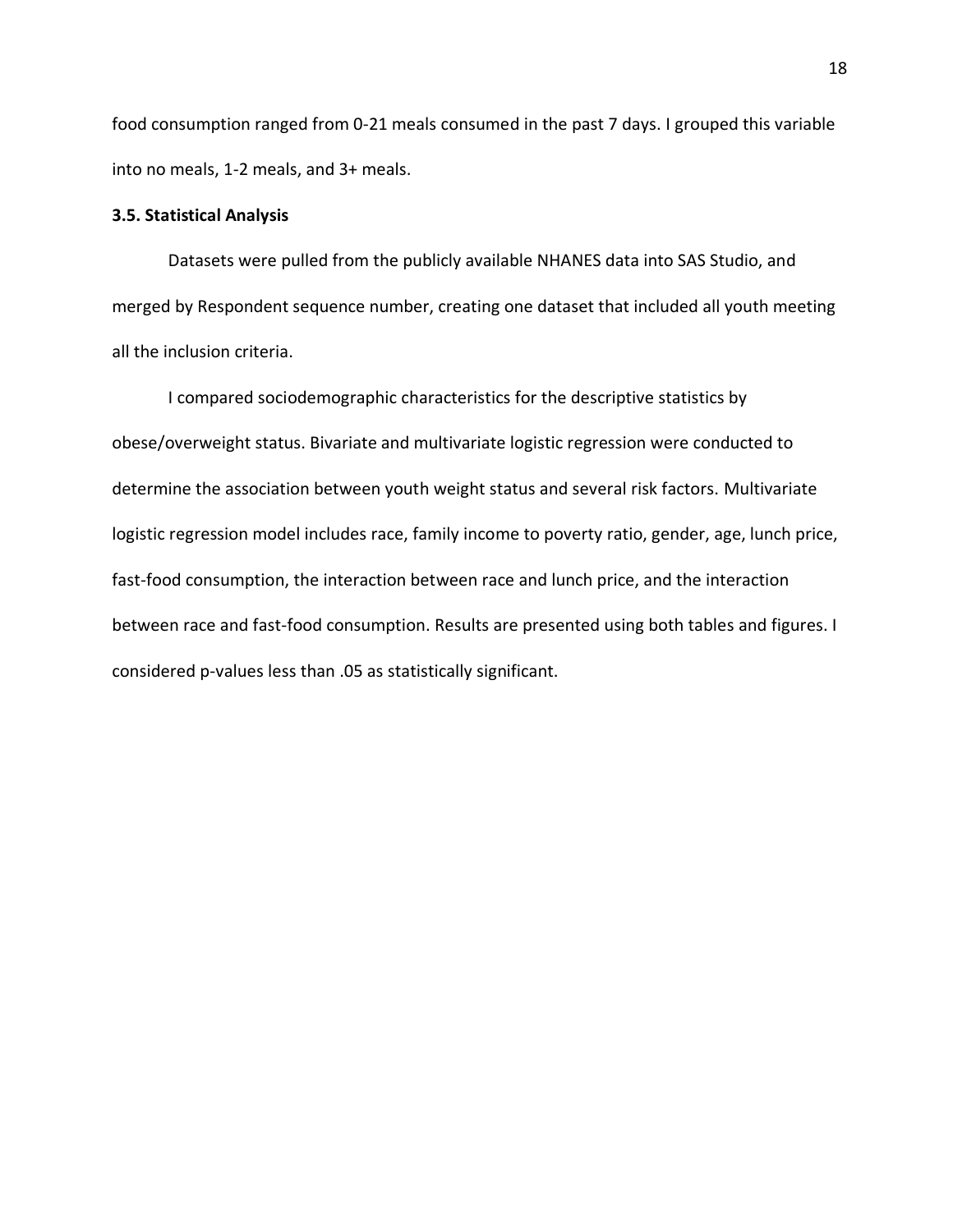#### **CHAPTER IV**

#### **RESULTS**

#### **4.1. Demographic and Environmental Factors**

The study sample consisted of 2,066 participants (822 overweight/obese children and 1,184 who were neither). The mean age of overweight/obese children was 11 (sd=3.6), the majority (81.2%) of whom were under the age of 15. The mean age of children who were not overweight/obese was 10.44 (sd=3.9), most (80.7%) of whom were under the age of 15.

The distribution of racial and ethnic makeup between the groups was significantly different (p=.0002), especially for Mexican and Other/Multirace groups. Mexican children represented 21.3% in the obese/overweight group compared to being only 13.6% in the group that was not overweight/obese. Other/multirace children, on the other hand, represented a smaller portion of the Overweight/Obese group (13.5% ) relative to the group that was not overweight/obese (18.67%). Both groups included similar proportions of males and females.

The income breakdowns were similar between both groups (p=.0511). That said, it is important to note that the overall income variable skews relatively low compared to the general U.S. population, so in the larger context, NHANES participants are more likely to be lowincome. About 70% of the sample was in the very lowest income bracket. This makes income less generalizable to the national population.

For lunch price, a larger proportion of the overweight/obese group received free lunch than the non-overweight/obese group (70.19% vs 65.29%). One the other end, students eating full price lunch were more represented in the non-obese group (27.45% vs 21.42%). For fast food consumption in past week, there was not a significant difference between groups, with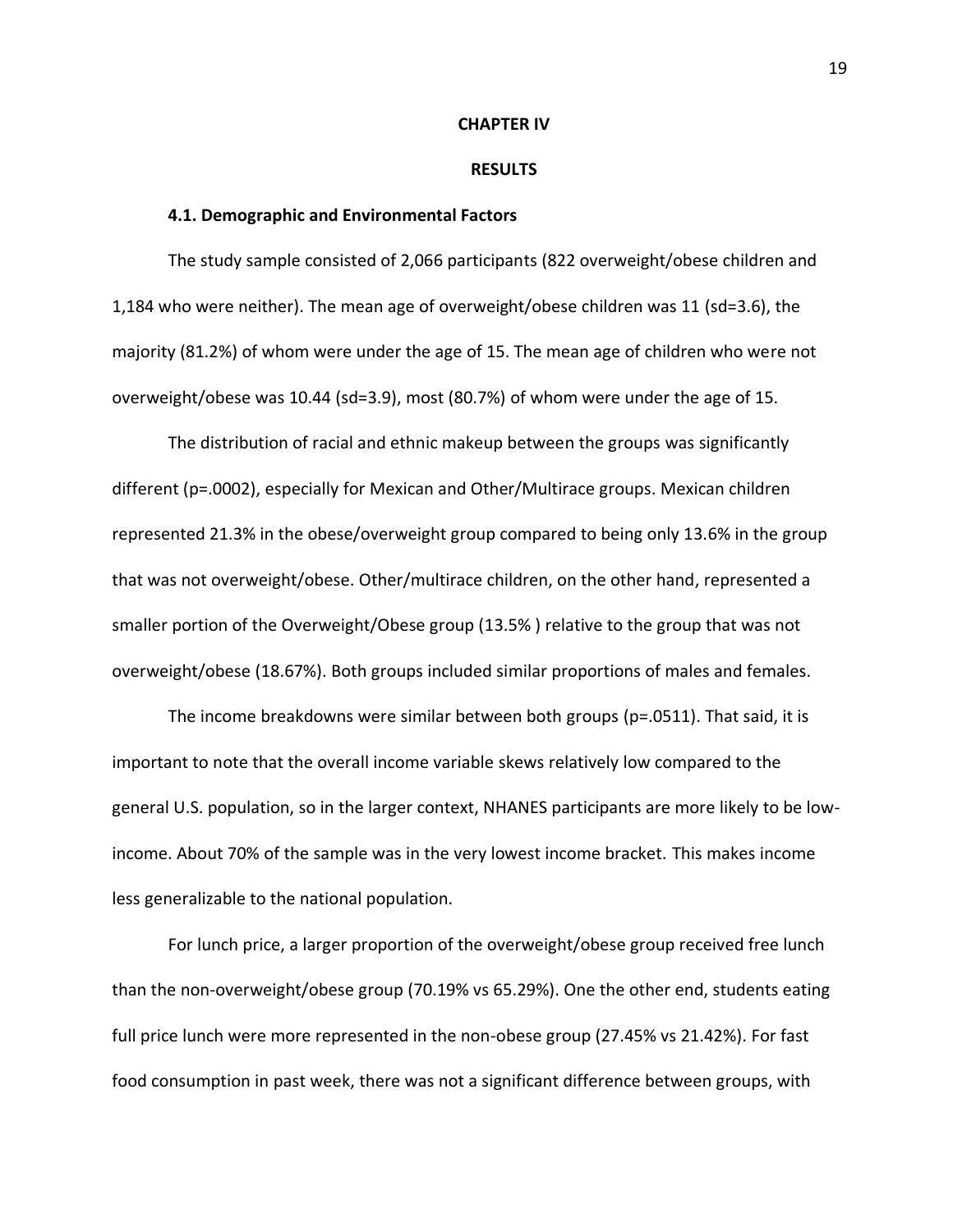the vast majority (about 88% in both groups) consuming less than 3. These descriptive statistics are shown in Table 1.

#### **4.2. Analysis**

The result of bivariate analysis is shown in Table 2. In studying the marginal association by logistic regression models, Black, Hispanic-Mexican, and Hispanic-Other have increased odds of overweight and obesity (OR=1.2, 1.8, and 1.3, respectively) compared to White. Among these, only the Mexican odds were found to be significant (CI= 1.339-2.436). Other/multirace on the other hand was associated with a decreased odds compared to Whites (OR= 0.7, 95% CI = 0.455 - 1.059), but this was also not significant. There was no difference in odds of overweight/obesity between females vs males (OR=0.921 CI= 0.748-1.133). There was no also no significant difference in overweight/obesity based on age.

Lowest and middle income were associated with 25% and 39% increased odds of overweight/obesity compared to the highest income group, respectively. However, these associations were not statistically significant.

Children in the free lunch price program had 53% increased odds of overweight/obesity compared to the reference group, full price (OR =  $1.53$ , CI =  $1.099$  -  $2.127$ ) and this difference was significant. Children in the reduced lunch price program had 67% increased odds of overweight/obesity compared to the reference group, full price (OR = 1.67, CI = 1.018-2.729), and this association reached significance. Compared to no fast food meals in the last week, children eating 1-2 fast food meals had an increased odds of overweight/obese weight status of (OR = 1.342, CI =0.808 - 2.23). Children who ate 3 or more fast food meals in the last week also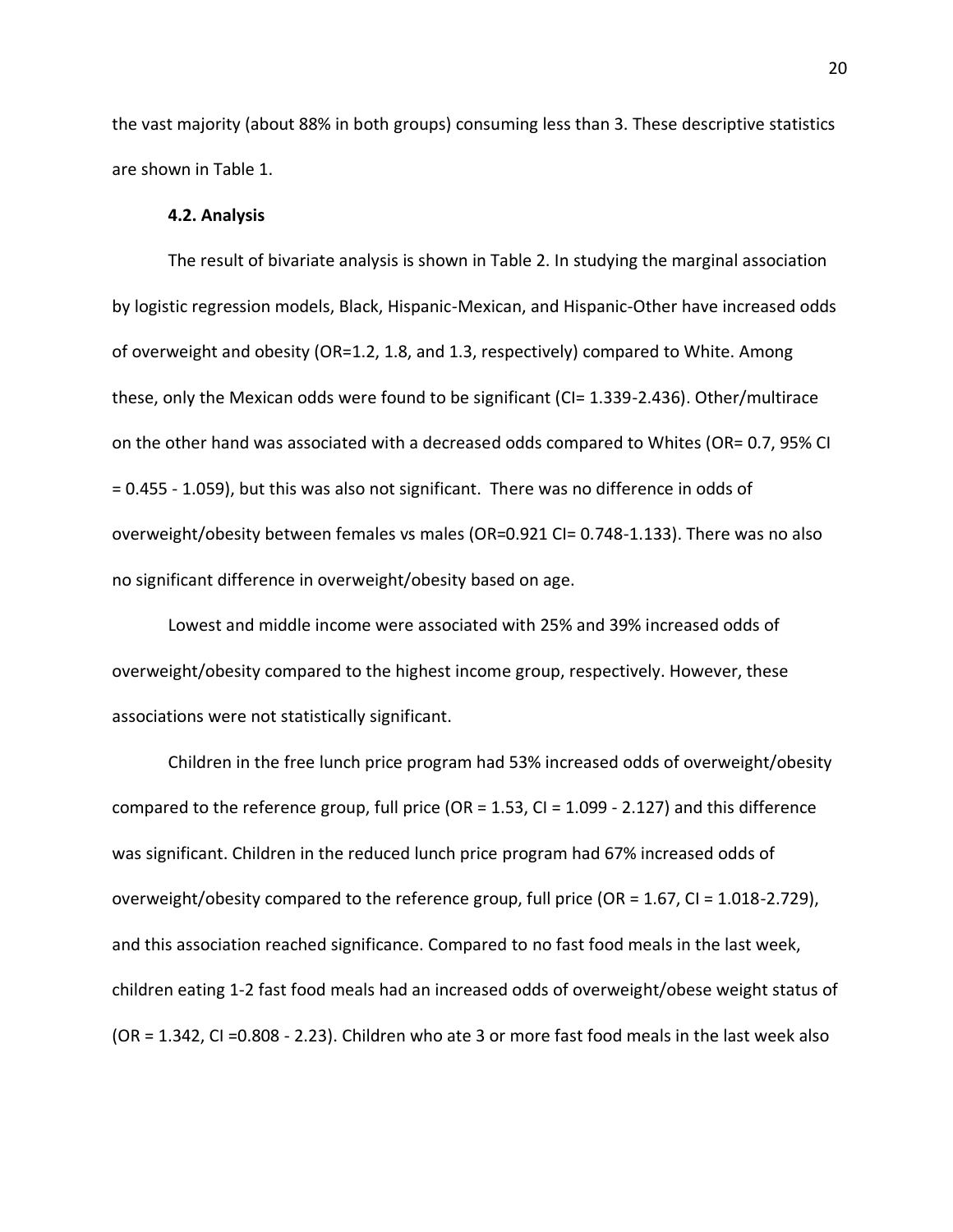had an increased odds of overweight/obesity than those who ate 0 meals (OR = 1.806, CI =0.677-2.334). However, neither fast food association was statistically significant. Initially, a multivariate model was fitted with the following predictors: age, sex, income, race, lunch status, fast-food exposure, income\*lunch price, income\*race, income\*fast-food, race\*lunch price, and race\*fast-food exposure. The three interaction variables involving income (income\*lunch price, income\*race, income\*fast-food) were insignificant. A likelihood ratio test was conducted to assess the difference between a model including them and a smaller one which did not. There was no significant difference between the larger and smaller model (p=0.14) so these three variables were removed in favor of the smaller model.

The final model included the following predictors: age, sex, income, race, lunch status, fast-food exposure, race\*lunch price, and race\*fast-food exposure. The result of multivariate analysis is shown in Table 3. Free and reduced lunch status was associated with a significant 68% and 140% increased odds of overweight or obesity for non-Hispanic white after controlling for all other predictors (OR=1.68, CI: 1.168-2.425; OR=2.4, CI: 1.199-4.823). When compared to the highest income group, neither low or middle income groups reached significance in the model. No significant associations between weight and predictors race, age, sex, or fast food were found after controlling for other predictors.

Due to the associations between race and lunch price, and race and fast-food exposure, two interaction variables were present in the final model (race\*lunch price and race\*fast-food exposure). Both reached significance, with race\*lunch price having a p value of <.0001 and race\*fast-food exposure also having a p-value of <.0001. More specifically, the effect of free lunch was significantly lower in Black than in white (beta(se) = -0.74(0.37)), and the effect of

21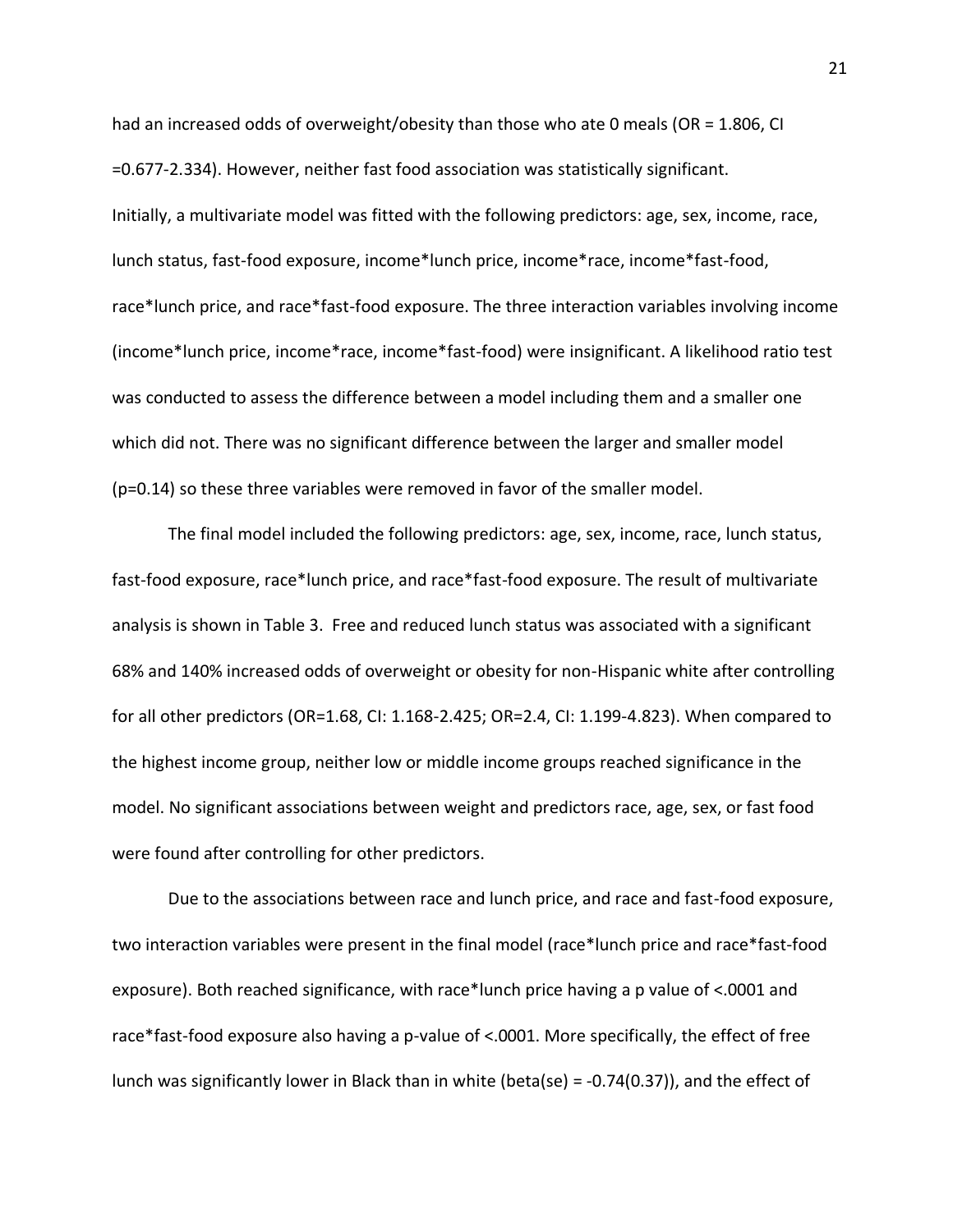reduced lunch was significant lower in Other Hispanic than in white (beta(se) = -0.74(0.37)).. For race\*fast food, the interaction between Other/Multirace and 3+ meals (beta(se) = 1.35 (0.59)) was significant, indicating a significant higher effect of 3+ meals for overweight/obesity in Other/Multirace than in White.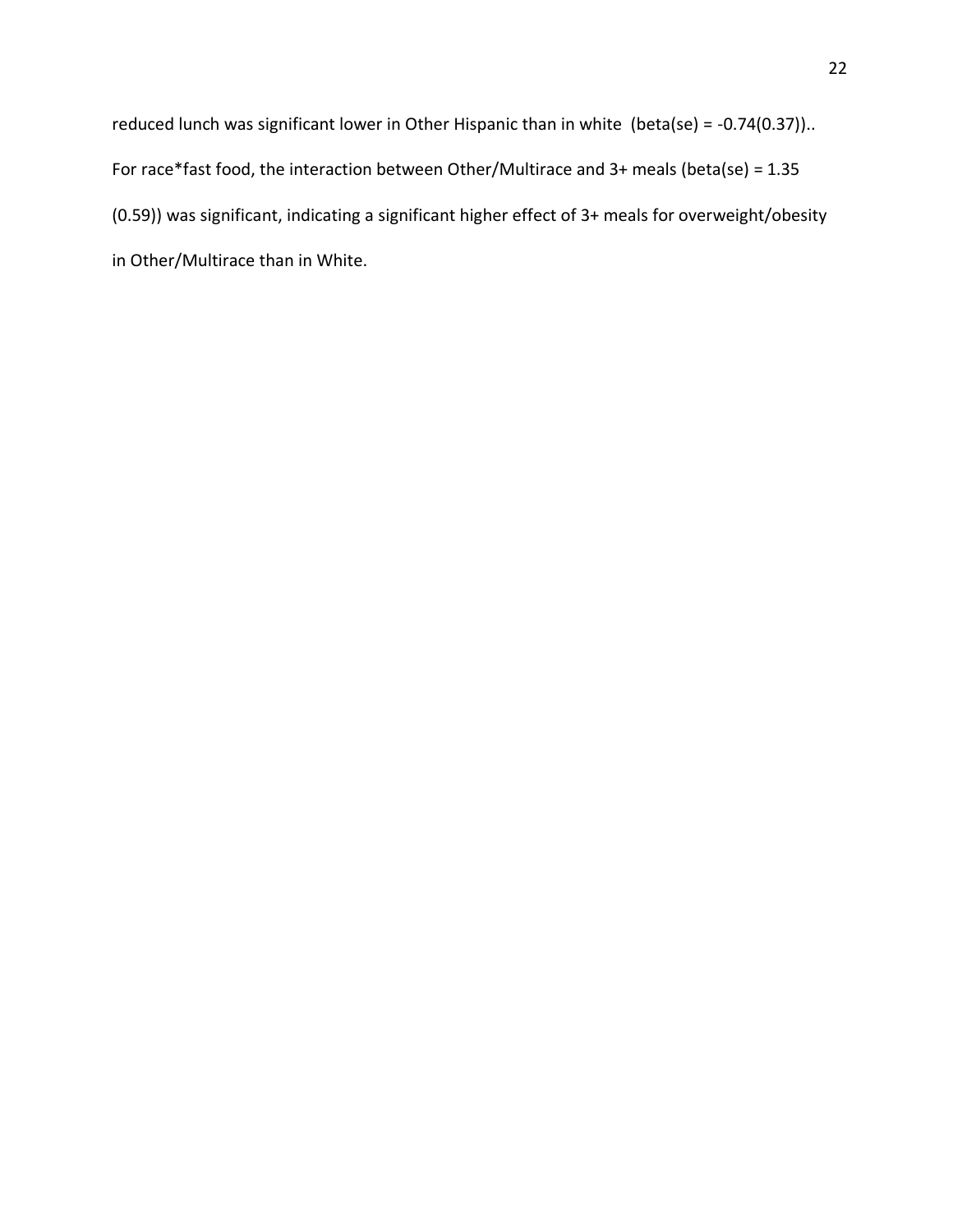#### **CHAPTER V**

#### **DISCUSSION**

### **5.1. Discussion of Research Questions**

As a result of the analysis, differences were observed between not obese/overweight and obese/overweight groups by the characteristics of interest, even though findings were not significant. This study shows that the associations between overweight/obesity and social and economic factors are difficult to pinpoint, and in this case, were mostly statistically insignificant. This does not necessarily mean that they were unimportant; they may be meaningful differences but did not reach significance due to other factors. For example, significant interactions between race and fast food consumption were found during multivariate analysis, even though fast food alone was not. Sometimes an analysis will simply not have the statistical power to say whether those differences observed were not due to chance alone.

This may be because there is a baseline difference between NHANES respondents and non-respondents. Based on the descriptive statistics, I hypothesized that NHANES participants may be, on average, less healthy and at a lower social and economic status. This is not a novel thought about this survey.

A 2020 CDC study by Fakhouri et al. detailed the impact that steadily decreasing response rates have had on the survey. They studied the 2017-2018 NHANES sample specifically, one of the years that was used for this capstone (Fakhouri et. Al., 2020). They found that NHANES respondents were lower income and less educated compared to a representative sample from previous cycles. While weighting adjustments were made and used in the analysis, it is possible that this baseline bias was still present. It is obvious that a more representative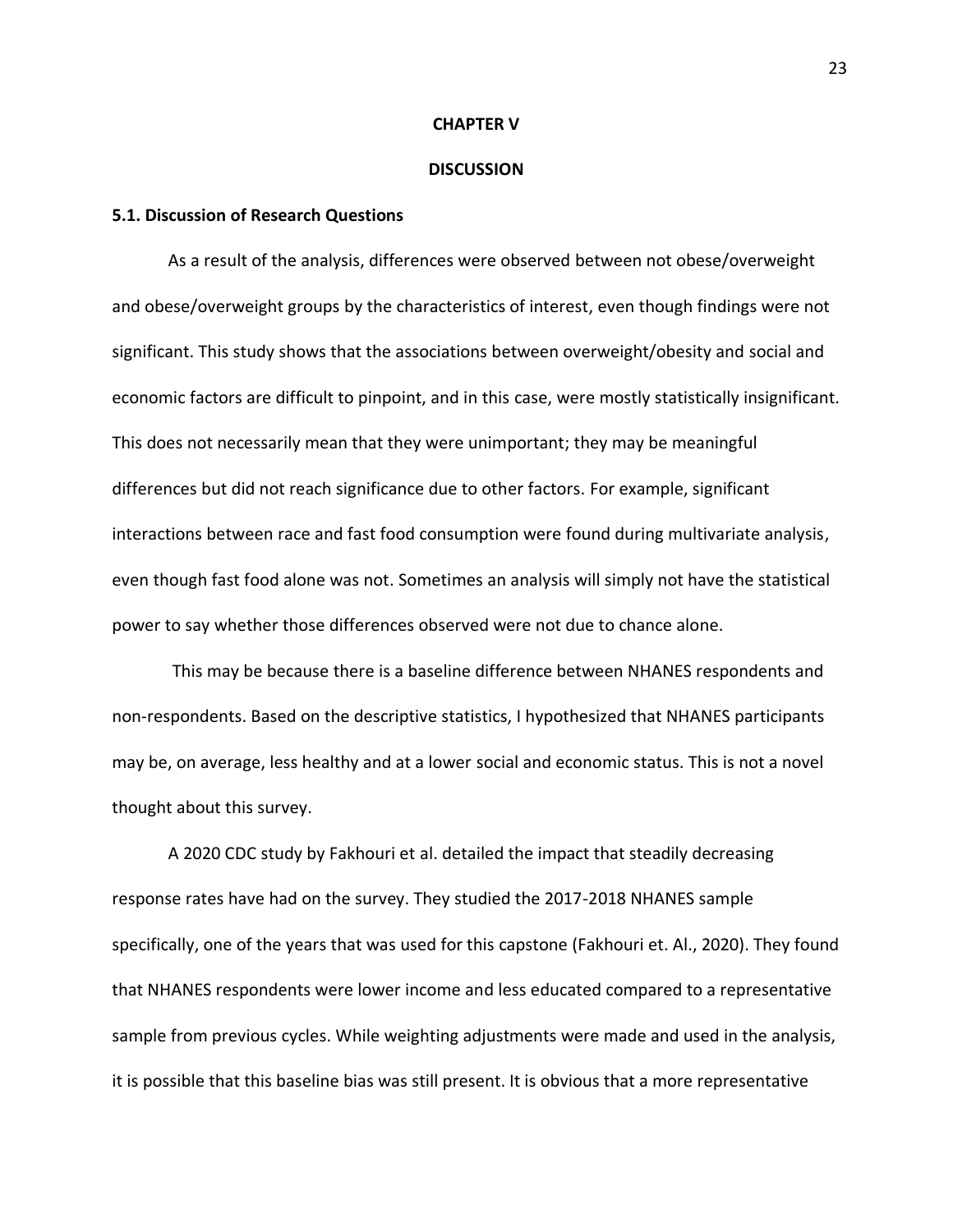sample would have improved clarity into the environmental and social inequities that fuel childhood obesity.

## **5.2 Limitations**

Due to the highly complex and closely woven relationships between the social and economic predictors evaluated in the study, it is difficult to reach statistically significant conclusions. Due to the cross-sectional nature of the study, it is not possible to draw conclusions about causation.

Missing data levels were high; for the weight variable alone, 68% of the participants were missing a value, and thus excluded. This reduced sample size made study results less representative of the NHANES study and the U.S. population in general. The income variable for this study was skewed heavily to the left due to NHANES groupings, with a disproportionate amount of data involving children with a low family income, even in those grouped in the 'highest income' category, making it difficult to differentiate outcomes between income strata. In contrast, income groupings in related studies better fit national data and results were more conclusive because of it. There may be other confounding variables that this study did not include, like other nutrition markers and family factors like health history and levels of educational attainment. For example, one study found that children with a parent who had only a high school diploma or less were 80% more likely to be overweight or obese compared with children of parents with higher education (Vinciguerra et al., 2019). It is also possible that the analytical plan was not appropriate for this kind of data, and more advanced analytical techniques were needed to provide the structural context to the research question, like multilevel modeling.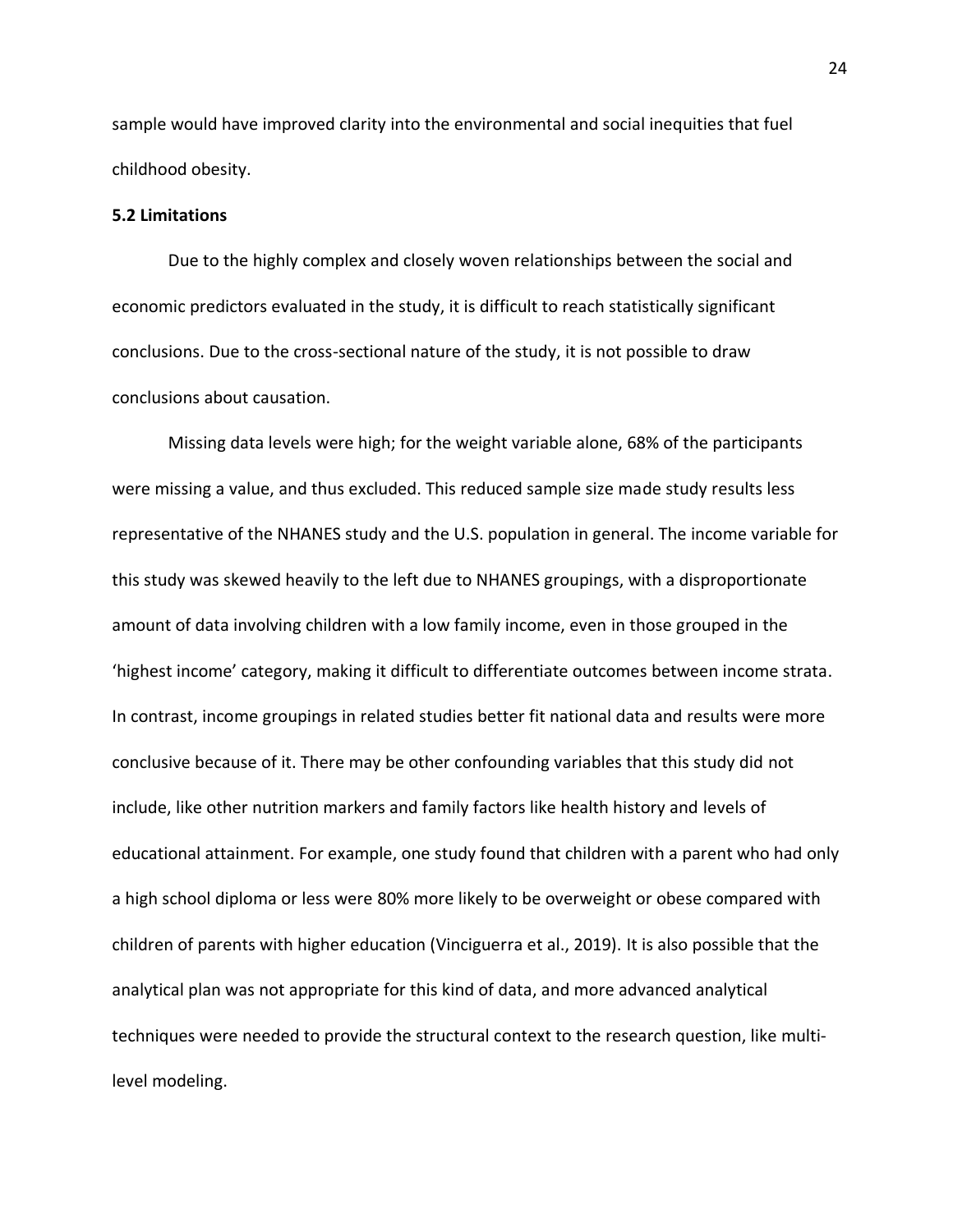#### **5.3. Conclusions and recommendations**

Overall, the findings of this study showed that low-income children are more likely to be overweight/obese, and certain neighborhood-level risk factors are also associated with overweight/obesity, though the associations were not significant. In the absence of a truly experimental study, which is unethical, it is difficult to make conclusions about causation, and when certain factors are highly associated with each other, even correlation can be muddled. Participation in free/reduced price lunch requires low income levels to qualify, and fast-food consumption is also tied to the food choices a family can afford. There is a lack of consensus on the individual impact of each of these variables, a pattern found with other social and economic variables included both in this study and other research in the field.

Addressing risk factors disproportionately impacting families with lower socioeconomic status is crucial in the fight against childhood overweight and obesity. Current interventions mostly target individual behaviors, like increasing exercise for overweight children using step counters, or logging food to share with practitioners for weight loss. However, overweight and obesity in childhood are clearly contextual, associated with social and economic environments, and prevention is ideal, even as the intricacies are difficult to tease out.

This study reinforces the need for childhood interventions aimed at obesity and overweight to target these contextual factors. Since the predictors of childhood overweight and obesity are tightly intertwined, and often not well understood, this capstone can help to inform further research into this field. This study proposes bigger programs targeting health disparities at the neighborhood level, not at the child or family level.

25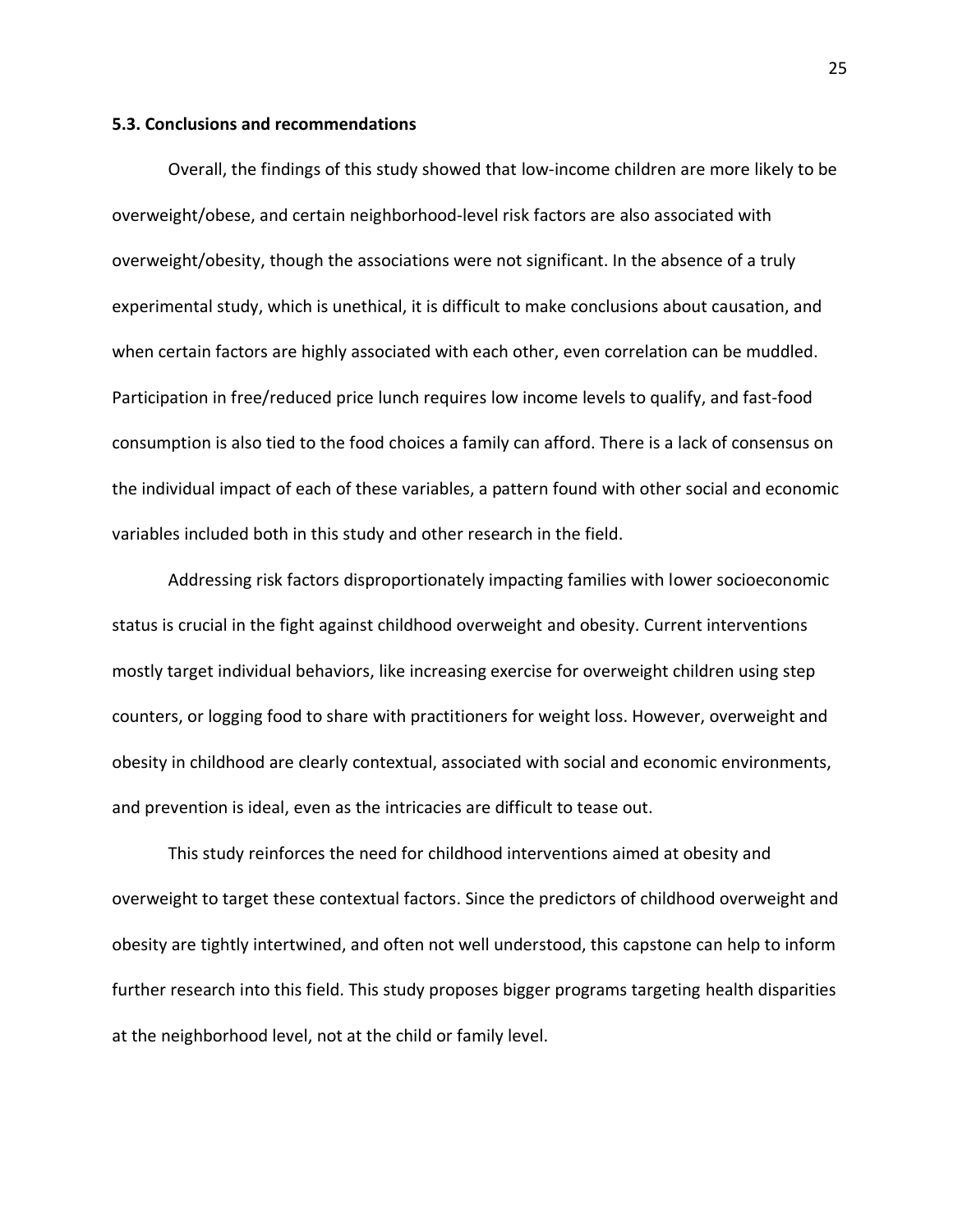## **Appendix A: Tables**

|                                                         |                          | Not Overweight/Obese |         |  |  |  |
|---------------------------------------------------------|--------------------------|----------------------|---------|--|--|--|
| <b>Participant Characteristics</b>                      | Overweight/Obese (n=832) | $(n=1184)$           | P-value |  |  |  |
| Socio-demographic characteristics                       |                          |                      |         |  |  |  |
| Age, mean (SD) years                                    | 11(3.6)                  | 10.44(3.9)           | < .0001 |  |  |  |
| Age, years n (%)                                        |                          |                      | 0.0288  |  |  |  |
| 4-9 years                                               | 302 (36.73)              | 545 (46.03)          |         |  |  |  |
| $10-14$ years                                           | 369 (43.68)              | 406 (34.3)           |         |  |  |  |
| $15-19$ years                                           | 161 (19.58)              | 233 (19.68)          |         |  |  |  |
| Sex, n (%)                                              |                          |                      | 0.9765  |  |  |  |
| Male                                                    | 409 (49.76)              | 635 (53.63)          |         |  |  |  |
| Female                                                  | 413 (50.24)              | 549 (46.37)          |         |  |  |  |
| Race, n (%)                                             |                          |                      | 0.0002  |  |  |  |
| <b>Mexican American</b>                                 | 175 (21.29)              | 161 (13.6)           |         |  |  |  |
| <b>Other Hispanic</b>                                   | 86 (10.46)               | 112 (9.46)           |         |  |  |  |
| White                                                   | 221 (26.89)              | 335 (28.29)          |         |  |  |  |
| <b>Black</b>                                            | 229 (27.86)              | 355 (29.98)          |         |  |  |  |
| Other/Multirace                                         | 111(13.5)                | 221 (18.67)          |         |  |  |  |
| Income, n (%)                                           |                          |                      | 0.0511  |  |  |  |
| Low Income                                              | 393 (47.81)              | 549 (46.37)          |         |  |  |  |
| Middle Income                                           | 128 (15.57)              | 176 (14.86)          |         |  |  |  |
| High Income                                             | 263 (32)                 | 427 (36.06)          |         |  |  |  |
| Lunch Cost Status, n (%)                                |                          |                      | 0.0434  |  |  |  |
| Free                                                    | 577 (70.19)              | 773 (65.29)          |         |  |  |  |
| Reduced price                                           | 65 (7.91)                | 82 (6.93)            |         |  |  |  |
| Full price                                              | 176 (21.41)              | 325 (27.45)          |         |  |  |  |
| <b>Number of Fast Food Meals</b><br>in Last Week, n (%) |                          |                      | 0.7334  |  |  |  |
| 0 meals                                                 | 89 (8.36)                | 154(9.86)            |         |  |  |  |
| 1-2 meals                                               | 636 (59.72)              | 897 (57.43)          |         |  |  |  |
| 3+ meals                                                | 96 (9.01)                | 132 (8.45)           |         |  |  |  |

## **Table 1. Summary Characteristics of Study Population**

**\*Refused/Didn't know responses removed from Income, Lunch Cost, and Fast food Meals in table**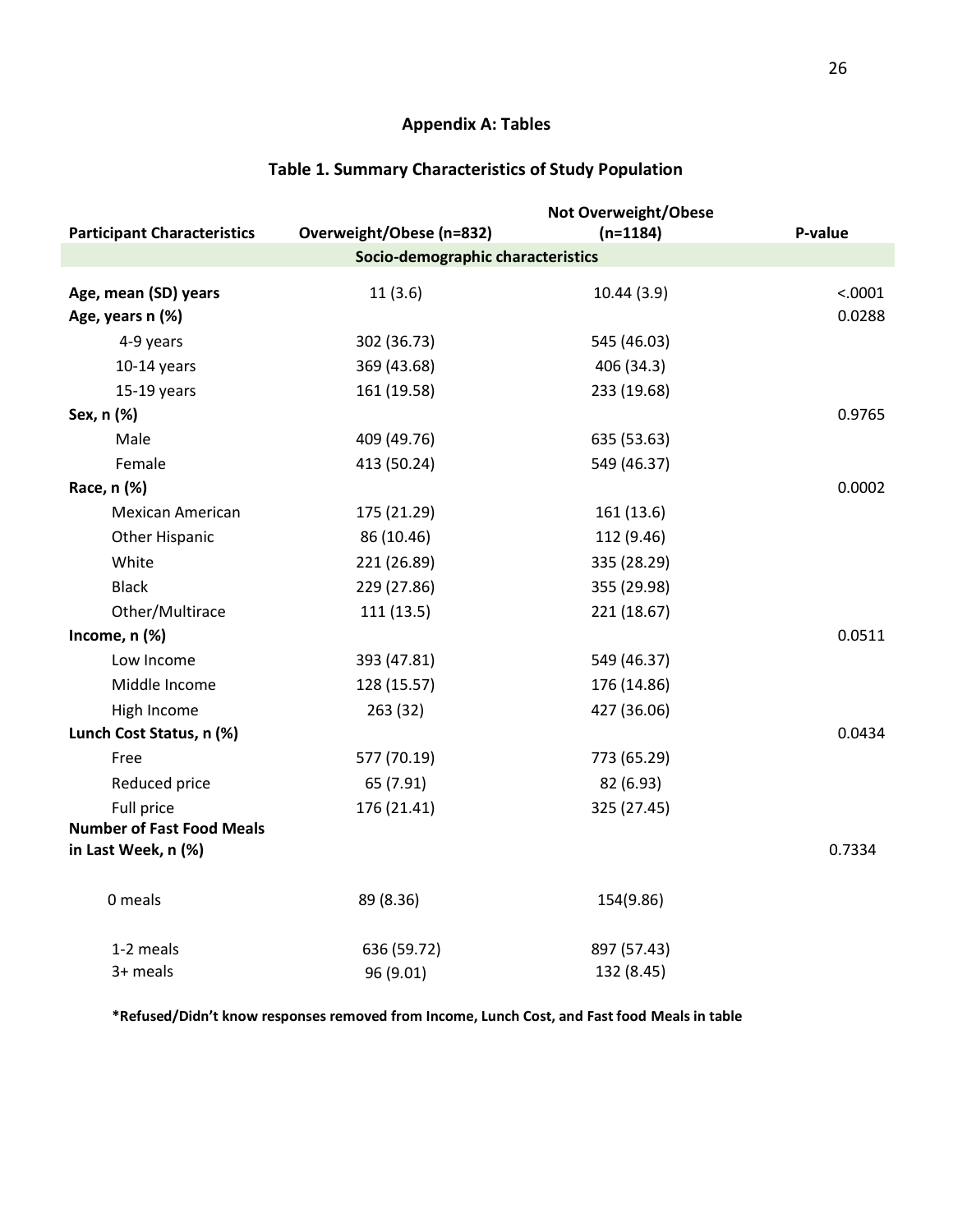| <b>Predictive Factors</b>     | <b>Odds Ratio</b> | 95% Confidence<br><b>Interval</b> |  |  |
|-------------------------------|-------------------|-----------------------------------|--|--|
| Age                           |                   |                                   |  |  |
| 4-9 years vs 15-              |                   |                                   |  |  |
| 19 years                      | 0.6               | 0.13-2.795                        |  |  |
| 10-14 years vs                |                   |                                   |  |  |
| $15-19$ years                 | 1.04              | 0.223-4.898                       |  |  |
| Sex                           |                   |                                   |  |  |
| Female vs Male                | 0.921             | 0.748-1.133                       |  |  |
| Race                          |                   |                                   |  |  |
| Mexican vs. non-              |                   |                                   |  |  |
| Hispanic white                | 1.81              | $1.339 - 2.436$                   |  |  |
| <b>Other Hispanic</b>         |                   |                                   |  |  |
| vs. non-Hispanic white        | 1.26              | $0.751 - 2.099$                   |  |  |
| Black vs. non-                |                   |                                   |  |  |
| Hispanic white                | 1.21              | $0.888 - 1.643$                   |  |  |
| Other/Multirace               |                   |                                   |  |  |
| VS.<br>non-<br>Hispanic white | 0.69              | $0.455 - 1.059$                   |  |  |
| Income                        |                   |                                   |  |  |
| Low Income vs                 |                   |                                   |  |  |
| high income                   | 1.25              | 0.978 - 1.588                     |  |  |
| Middle Income vs              |                   |                                   |  |  |
| high income                   | 1.39              | $1.036 - 1.869$                   |  |  |
| <b>Lunch Cost Status</b>      |                   |                                   |  |  |
| Free Lunch vs                 |                   |                                   |  |  |
| full-price lunch              | 1.53              | 1.099 - 2.127                     |  |  |
| <b>Reduced Price vs</b>       |                   |                                   |  |  |
| full-price lunch              | 1.67              | $1.018 - 2.729$                   |  |  |
| <b>Number of Fast Food</b>    |                   |                                   |  |  |
| <b>Meals in Last Week</b>     |                   |                                   |  |  |
| 1-2 meals vs 0                | 1.34              | $0.808 - 2.230$                   |  |  |
| 3+ meals vs 0                 | 1.26              | $0.677 - 2.334$                   |  |  |

## **Table 2: Bivariate analysis of overweight/obesity regressed on various social and economic factors**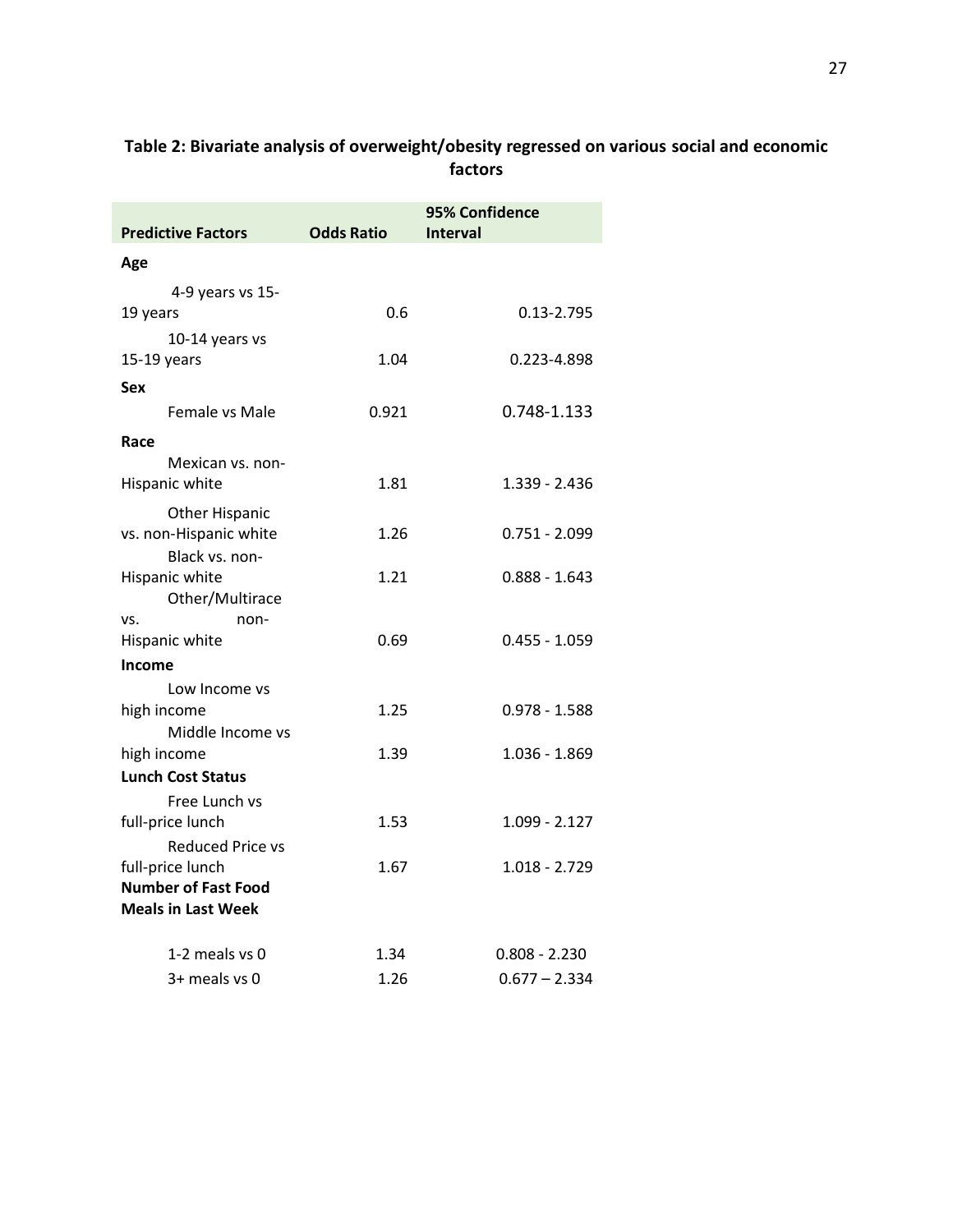## **Table 3: Multivariate model of overweight/obesity controlling for various social and economic factors**

| <b>Predictive Factors</b>                 | <b>Odds Ratio</b> | 95% Confidence<br><b>Interval</b> | <b>Beta</b><br>(Standard<br>Error) | P-value |
|-------------------------------------------|-------------------|-----------------------------------|------------------------------------|---------|
| Age                                       |                   |                                   |                                    | 0.0801  |
| 4-9 years vs 15-19<br>years               | 1.03              | 0.996-1.065                       | 0.0319(0.0261)                     |         |
| 10-14 years vs 15-19<br>years             | 0.97              | $0.71 - 3.45$                     | 0.0295(0.0169)                     |         |
| <b>Sex</b>                                |                   |                                   |                                    | 0.649   |
| Female vs Male                            | 1.05              | 0.854-1.288                       | 0.0478(0.1049)                     |         |
| Race                                      |                   |                                   |                                    | 0.394   |
| Mexican vs. non-<br>Hispanic white        | 1.88              | 0.561-6.286                       | 0.6299(0.6165)                     |         |
| Other Hispanic vs.<br>non-Hispanic white  | 0.93              | 0.258-3.376                       | $-0.0692(0.656)$                   |         |
| Black vs. non-Hispanic                    |                   |                                   |                                    |         |
| white                                     | 1.17              | $0.251 - 5.4$                     | 0.1532(0.7825)                     |         |
| Other/Multirace vs.<br>non-Hispanic white | 0.77              | $0.32 - 1.867$                    | $-0.2577(0.4501)$                  |         |
| <b>Income</b>                             |                   |                                   |                                    | 0.508   |
| Low Income vs high                        |                   |                                   |                                    |         |
| income                                    | 0.920             | 0.757-1.136                       | $-0.0753(0.1036)$                  |         |
| Middle Income vs                          |                   |                                   |                                    |         |
| high income                               | 1.100             | 0.772-1.568                       | 0.0955(0.1807)                     |         |
| <b>Lunch Cost Status</b>                  |                   |                                   |                                    | 0.03699 |
| Free Lunch vs full-                       |                   |                                   |                                    |         |
| price lunch                               | 1.68              | 1.168-2.425                       | 0.5206(0.1863)                     |         |
| Reduced Price vs full-<br>price lunch     | 2.4               | 1.199-4.823                       | 0.8773(0.3552)                     |         |
| <b>Number of Fast Food Meals</b>          |                   |                                   |                                    |         |
| in Last Week                              |                   |                                   |                                    | 0.2092  |
| $1-2$ vs $0$                              | 1.13              | 0.498-2.577                       | 0.1245(0.4194)                     |         |
| More than 3 vs 0                          | 0.64              | $0.241 - 1.7$                     | $-0.4462(0.4985)$                  |         |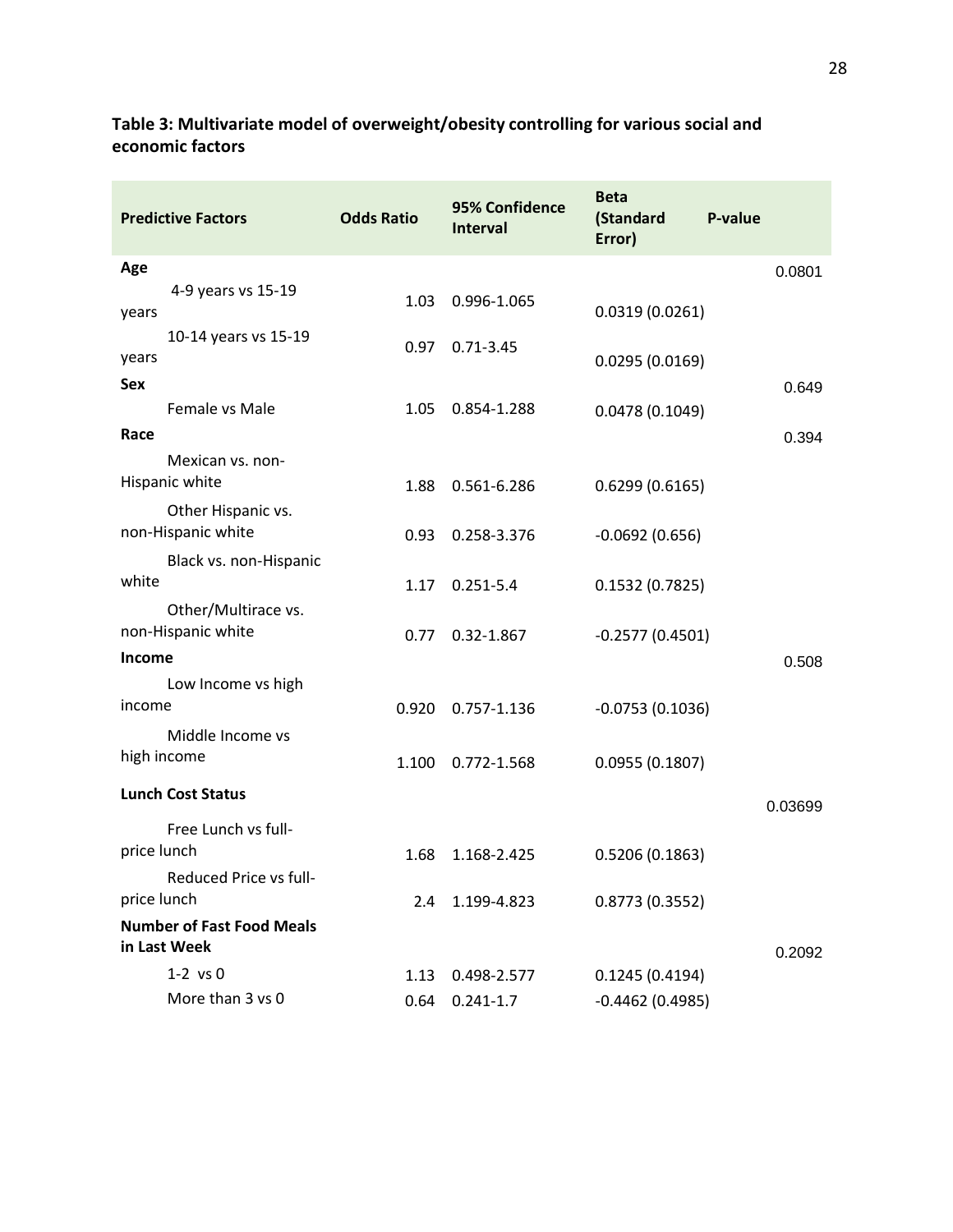| <b>Interaction Variable</b>                      | <b>Odds Ratio</b> | 95% Confidence<br><b>Interval</b> | <b>Beta (Standard</b><br>Error) | P-value |
|--------------------------------------------------|-------------------|-----------------------------------|---------------------------------|---------|
| <b>Race*Lunch Price</b>                          |                   |                                   |                                 | < .0001 |
| Free Lunch*Mexican<br>American                   |                   |                                   | $-0.2275$<br>(0.3086)           | 0.4609  |
| Free Lunch *Other<br>Hispanic                    |                   |                                   | $-0.5688$<br>(0.3496)           | 0.1037  |
| Free Lunch *Black                                |                   |                                   | $-0.7358$<br>(0.3705)           | 0.047   |
| Free Lunch<br>*Other/Multirace                   |                   |                                   | $-0.00813$<br>(0.3672)          | 0.9823  |
| Reduced Price*Mexican<br>American                |                   |                                   | $-0.8537$<br>(0.6486)           | 0.1881  |
| Reduced Price*Other<br>Hispanic                  |                   | $\qquad \qquad -$                 | $-1.8068$<br>(0.5826)           | 0.0019  |
| <b>Reduced Price*Black</b>                       |                   |                                   | 0.015(0.5527)                   | 0.9784  |
| Reduced<br>Price*Other/Multirace                 |                   |                                   | $-0.5647(0.756)$                | 0.4551  |
| Race*Fast Food                                   |                   |                                   |                                 | < .0001 |
| Mexican American*1-2<br>meals                    |                   |                                   | 0.0144<br>(0.5469)              | 0.979   |
| Mexican American*3+<br>meals                     |                   |                                   | 0.5075<br>(0.6966)              | 0.4663  |
| Other Hispanic*1-2<br>meals<br>Other Hispanic*3+ |                   |                                   | 0.8461<br>(0.6287)<br>0.5958    | 0.1784  |
| meals                                            |                   | $\overline{\phantom{0}}$          | (0.7343)                        | 0.4171  |
| Black*1-2 meals                                  |                   |                                   | 0.316 (0.5809)                  | 0.5864  |
| Black*3+ meals                                   |                   |                                   | 1.1016<br>(0.7161)              | 0.124   |
| Other/Multirace*1-2<br>meals                     |                   |                                   | $-0.3161$<br>(0.5127)           | 0.5376  |
| Other/Multirace*3+<br>meals                      |                   |                                   | 1.3523<br>(0.5913)              | 0.0222  |

## **Table 3: Multivariate model of overweight/obesity controlling for various social and economic factors, continued with interaction variables**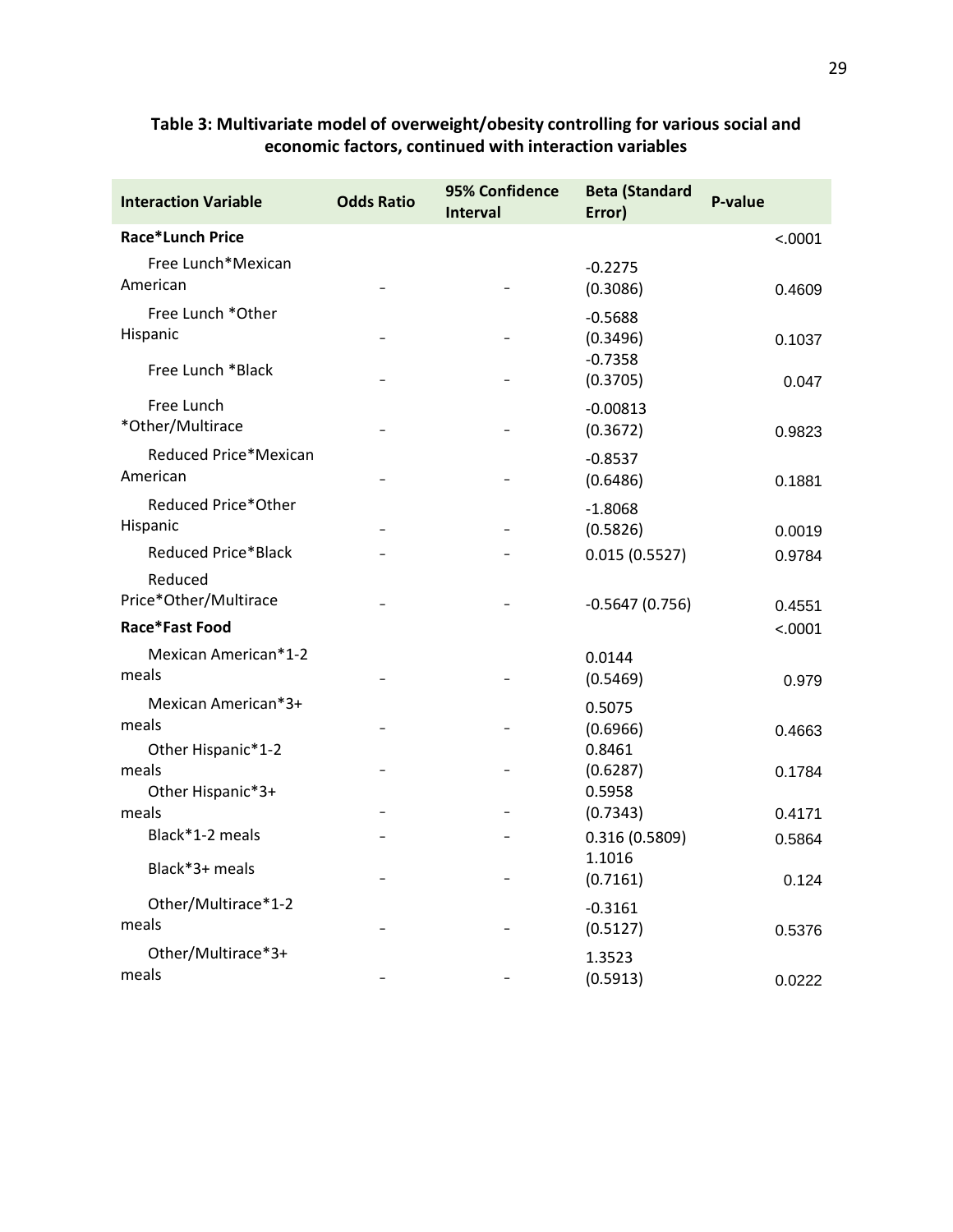## **References**

Blumenthal, S. J., & Kagen, J. (2002). The effects of socioeconomic status on health in rural and urban America. JAMA, 287(1), 109. https://doi.org/10.1001/jama.287.1.109-jms0102-3-1

Centers for Disease Control and Prevention (CDC). (2022). *National Health and Nutrition Examination Survey Data*. National Center for Health Statistics (NCHS). https://wwwn.cdc.gov/Nchs/Nhanes/Search/DataPage.aspx?Component=Examination &CycleBeginYear=2017

Cooksey-Stowers, K., Schwartz, M., & Brownell, K. (2017). Food swamps predict obesity rates better than food deserts in the United States. International Journal of Environmental Research and Public Health, 14(11), 1366. https://doi.org/10.3390/ijerph14111366

Eagle, T. F., Sheetz, A., Gurm, R., Woodward, A. C., Kline-Rogers, E., Leibowitz, R., Durussel-Weston, J., Palma-Davis, L., Aaronson, S., Fitzgerald, C. M., Mitchell, L. R., Rogers, B., Bruenger, P., Skala, K. A., Goldberg, C., Jackson, E. A., Erickson, S. R., & Eagle, K. A. (2012). Understanding childhood obesity in America: linkages between household income, community resources, and children's behaviors. *American heart journal*, *163*(5), 836–843. https://doi.org/10.1016/j.ahj.2012.02.025

Euler, R., Jimenez, E. Y., Sanders, S., Kuhlemeier, A., Van Horn, M. L., Cohen, D., Gonzales-Pacheco, D., & Kong, A. S. (2019). Rural–urban differences in baseline dietary intake and physical activity levels of adolescents. Preventing Chronic Disease, 16. https://doi.org/10.5888/pcd16.180200

Fakhouri, Tala & Martin, Crescent & Chen, Te-Ching & Akinbami, Lara & Ogden, Cynthia & Paulose-Ram, Ryne & Riddles, Minsun & Kerckhove, Wendy & Roth, Shelley & Clark, Jason & Mohadjer, Leyla & Fay, Robert. (2020). An Investigation of Nonresponse Bias and Survey Location Variability in the 2017-2018 National Health and Nutrition Examination Survey. Vital and health statistics. Series 2, Data evaluation and methods research. 1-36.

Food Research & Action Center. (2017, March 17). *Benefits of school lunch*. https://frac.org/programs/national-school-lunch-program/benefits-school-lunch

Hammond, R. A., & Levine, R. (2010). The economic impact of obesity in the United States. *Diabetes, metabolic syndrome and obesity : targets and therapy*, *3*, 285–295. https://doi.org/10.2147/DMSOTT.S7384

Harvard School of Public Health. (2016, April 8). *Child obesity*. Obesity Prevention Source. https://www.hsph.harvard.edu/obesity-prevention-source/obesity-trends/globalobesity-trends-in-children/

Jia, P., Luo, M., Li, Y., Zheng, J., Xiao, Q., & Luo, J. (2019). Fast‐food restaurant, unhealthy eating, and childhood obesity: A systematic review and meta‐analysis. Obesity Reviews, 22(S1). https://doi.org/10.1111/obr.12944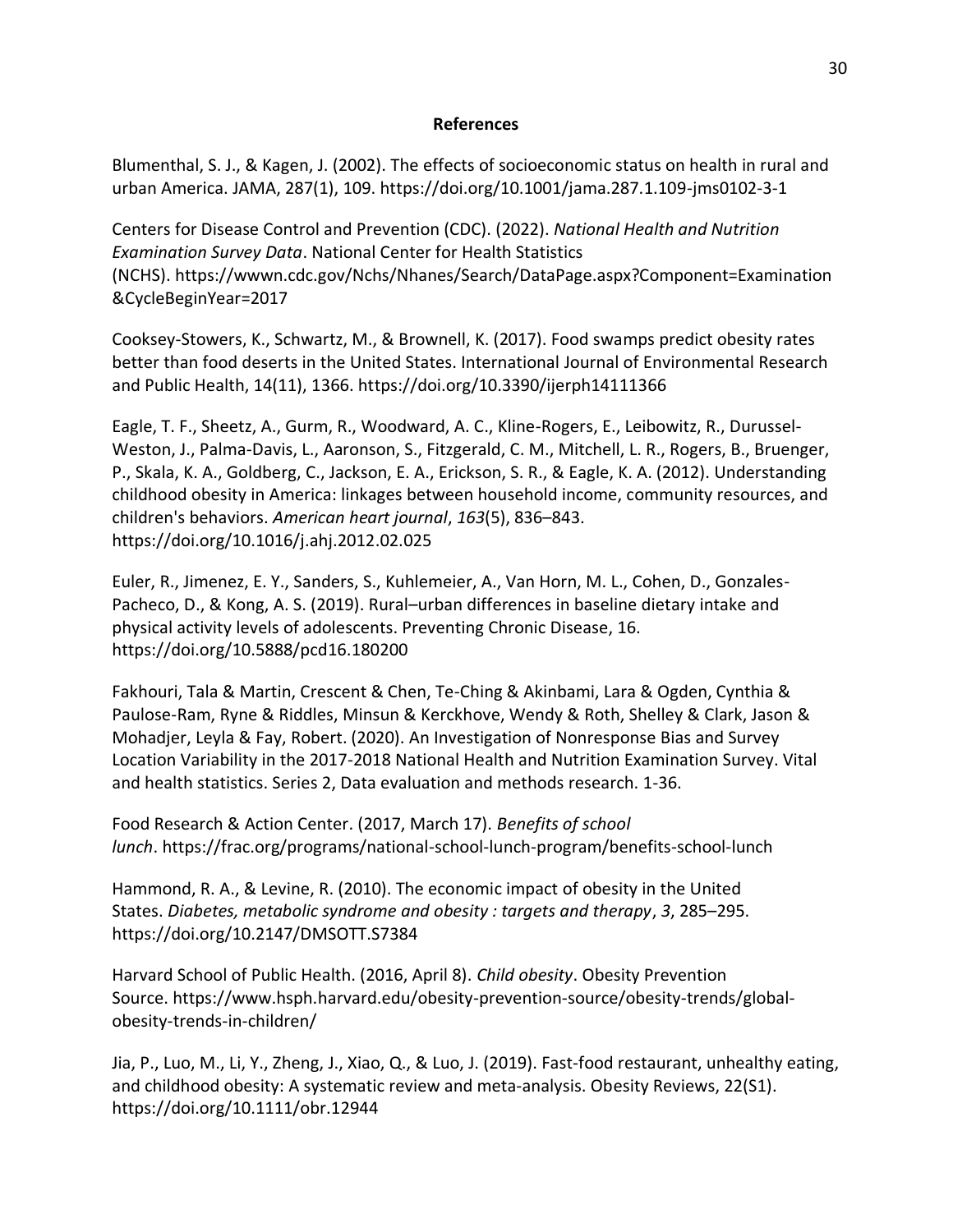Kenney, E. L., Bleich, S., & Gortmaker, S. (2020). Healthy, hunger-free kids act: The author replies. *Health Affairs*, *39*(10), 1839-1839. https://doi.org/10.1377/hlthaff.2020.01607

Kumar, S., & Kelly, A. S. (2017). Review of Childhood Obesity: From Epidemiology, Etiology, and Comorbidities to Clinical Assessment and Treatment. *Mayo Clinic proceedings*, *92*(2), 251–265. https://doi.org/10.1016/j.mayocp.2016.09.017

Lee A, Cardel M, Donahoo WT. Social and Environmental Factors Influencing Obesity. [Updated 2019 Oct 12]. In: Feingold KR, Anawalt B, Boyce A, et al., editors. Endotext [Internet]. South Dartmouth (MA): MDText.com, Inc.; 2000-. Available from: https://www.ncbi.nlm.nih.gov/books/NBK278977/

Liu, C. Y., Huang, W. L., Kao, W. C., & Gau, S. S. (2017). Influence of Disruptive Behavior Disorders on Academic Performance and School Functions of Youths with Attention-Deficit/Hyperactivity Disorder. *Child psychiatry and human development*, *48*(6), 870–880. https://doi.org/10.1007/s10578-017-0710-7

Min, J., Xue, H., & Wang, Y. (2018). Association between household poverty dynamics and childhood overweight risk and health behaviors in the United States: A 8-year nationally representative longitudinal study of 16,800 children. Pediatric Obesity, 13(10), 590- 597. https://doi.org/10.1111/ijpo.12292

National Center for Health Statistics. (2021, July 27). *National health and nutrition examination survey*. Centers for Disease Control and Prevention. https://www.cdc.gov/nchs/nhanes/index.htm

Ogden, C. L., Lamb, M. M., Carroll, M. D., & Flegal, K. M. (2010). Obesity and socioeconomic status in children and adolescents: United States, 2005-2008. *NCHS data brief*, (51), 1–8.

Rankin, J., Matthews, L., Cobley, S., Han, A., Sanders, R., Wiltshire, H. D., & Baker, J. S. (2016). Psychological consequences of childhood obesity: psychiatric comorbidity and prevention. *Adolescent health, medicine and therapeutics*, *7*, 125–146. https://doi.org/10.2147/AHMT.S101631

Robert Wood Johnson Foundation. (2019, September 9). *How childhood obesity rates have changed over time*. The State of Childhood Obesity. https://stateofchildhoodobesity.org/stories/how-childhood-obesity-rates-havechanged-over-time/

Rogers, R., Eagle, T. F., Sheetz, A., Woodward, A., Leibowitz, R., Song, M., Sylvester, R., Corriveau, N., Kline-Rogers, E., Jiang, Q., Jackson, E. A., & Eagle, K. A. (2015). The relationship between childhood obesity, low socioeconomic status, and race/Ethnicity: Lessons from Massachusetts. Childhood Obesity, 11(6), 691-695. https://doi.org/10.1089/chi.2015.0029

Sahoo, K., Sahoo, B., Choudhury, A. K., Sofi, N. Y., Kumar, R., & Bhadoria, A. S. (2015). Childhood obesity: causes and consequences. Journal of family medicine and primary care, 4(2), 187–192.